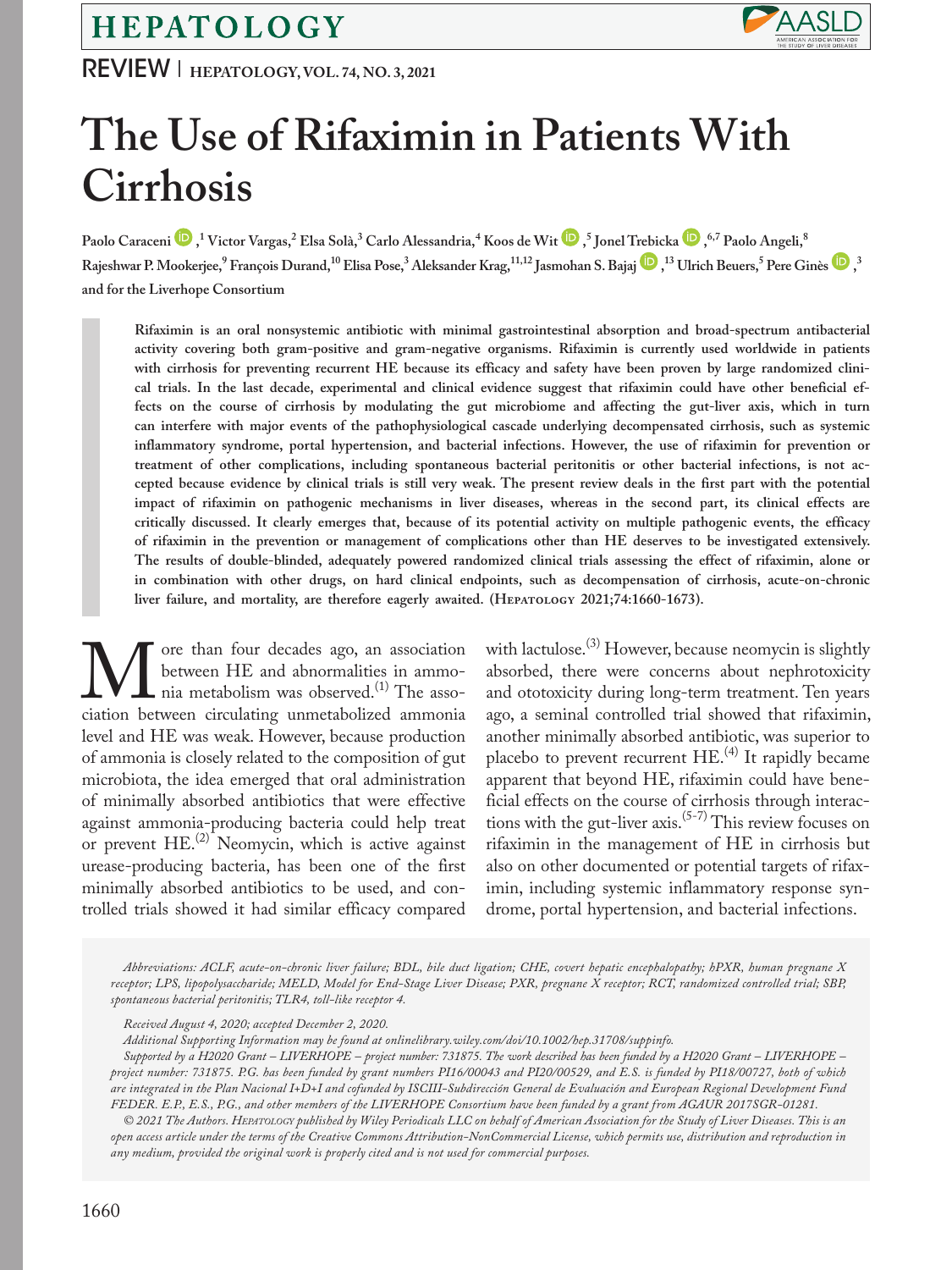## **Pharmacological Characteristics of Rifaximin**

Rifaximin is a semisynthetic, water-insoluble, rifamycin-based nonsystemic antibiotic with very low gastrointestinal absorption and good antibacterial activity.(8) Compared with rifampicin, it contains an extra pyrido-imidazole ring to reduce systemic absorption that is less than 1% after oral administration<sup> $(8,9)$ </sup> (Fig. 1). Nevertheless, it is important to note that rifaximin plasma concentrations are not negligible in patients with cirrhosis, particularly in those with moderate-to-severe liver function impairment (Child B or C patients).<sup>(10)</sup> There are some published reports on potential muscle toxicity in cirrhosis in patients receiving rifaximin in combination with simvastatin 40 mg/day.<sup>(11)</sup> However, the possibility of these systemic muscle effects of rifaximin seems remote because in studies with large numbers of patients with cirrhosis, no muscle or other systemic adverse events have been reported (see later). The slight increase in systemic exposure to rifaximin in subjects with cirrhosis should be interpreted in the context of its low systemic availability as well as the rifaximin safety data in cirrhosis. Therefore, no

dosage adjustment in patients with advanced cirrhosis is recommended.

Both experimental and clinical data show that rifaximin has a broad-spectrum antibacterial action covering gram-positive and gram-negative aerobic and anaerobic bacteria.(8,12,13) Rifaximin elicits its antimicrobial properties by binding the beta-subunit of the bacterial DNA-dependent RNA polymerase and thus inhibiting bacterial RNA synthesis. It has the advantage of low microbial resistance and few systemic adverse events and is safe in all patient populations.  $(8,12,13)$ 

Being virtually nonabsorbed, bioavailability of rifaximin within the gastrointestinal tract is high with intraluminal and fecal drug concentrations largely exceeding the minimal inhibitory concentration values observed *in vitro* against a wide range of pathogenic organisms. The gastrointestinal tract represents, therefore, the primary therapeutic target of rifaximin.(8,9,12,13)

Rifaximin has been shown to modify the gut microbiome. However, changes in overall gut microbiome composition have shown to be relatively sparse, and the effects on microbiome have been described to be mediated also by rifaximin-induced changes in bile acid composition and modulation of microbiome function (see later). $(14,15)$ 

*View this article online at wileyonlinelibrary.com. DOI 10.1002/hep.31708*

*Potential conflict of interest: Dr. Angeli is on the speakers' bureau and received grants from Behring. He advises Ferring and Biovie. Dr. Caraceni advises and is on the speakers' bureau for Grifols. He is on the speakers' bureau for and received grants from Octapharma. He advises Mallinckrodt. He is on the speakers' bureau for Kedrion. Dr. Vargas advises Promethere and is on the speakers' bureau for Intercept. Dr. Alessandria consults for Alfa Sigma. Dr. Krag advises and is on the speakers' bureau for Norgie. Dr. Bajaj advises Norgine and received grants from Bausch Health. Dr. Gines advises and received grants from Grifols, Gilead, and Mallinckrodt. He advises Novartis.*

#### **ARTICLE INFORMATION:**

**From the <sup>1</sup> University of Bologna, University Hospital S. Orsola-Malpighi di Bologna, Bologna, Italy; <sup>2</sup> Hospital Vall d'Hebron, Universitat Autònoma de Barcelona, CIEREHD, Barcelona, Catalonia, Spain; <sup>3</sup> Hospital Clinic of Barcelona, University of Barcelona, IDIBAPS, CIBEReHD, Barcelona, Catalonia, Spain; <sup>4</sup> Division of Gastroenterology and Hepatology, Città della Salute e della Scienza Hospital, University of Torino, Turin, Italy; <sup>5</sup> Amsterdam University Medical Centers, Amsterdam, the Netherlands; <sup>6</sup> Goethe-University - Frankfurt am Main, Frankfurt am Main, Germany; <sup>7</sup> EF-CLIF, Barcelona, Catalonia, Spain; <sup>8</sup> University Hospital of Padova, Padova, Italy; <sup>9</sup> Royal Free Hospital, University College London, London, United Kingdom; 10Hospital Beaujon, APHP, Paris, France; 11Department of Gastroenterology and Hepatology, Odense University Hospital, Odense, Denmark; 12Institute of Clinical Research, University of Southern Denmark, Odense, Denmark; 13Virginia Commonwealth University Medical Center, Richmond, VA.**

#### **ADDRESS CORRESPONDENCE AND REPRINT REQUESTS TO:**

**Pere Ginès, M.D., Ph.D. Liver Unit, Hospital Clínic Barcelona Villarroel 170** 

**08036 Barcelona, Spain E-mail: [pgines@clinic.cat](mailto:pgines@clinic.cat) Tel.: +34 93 227 5400**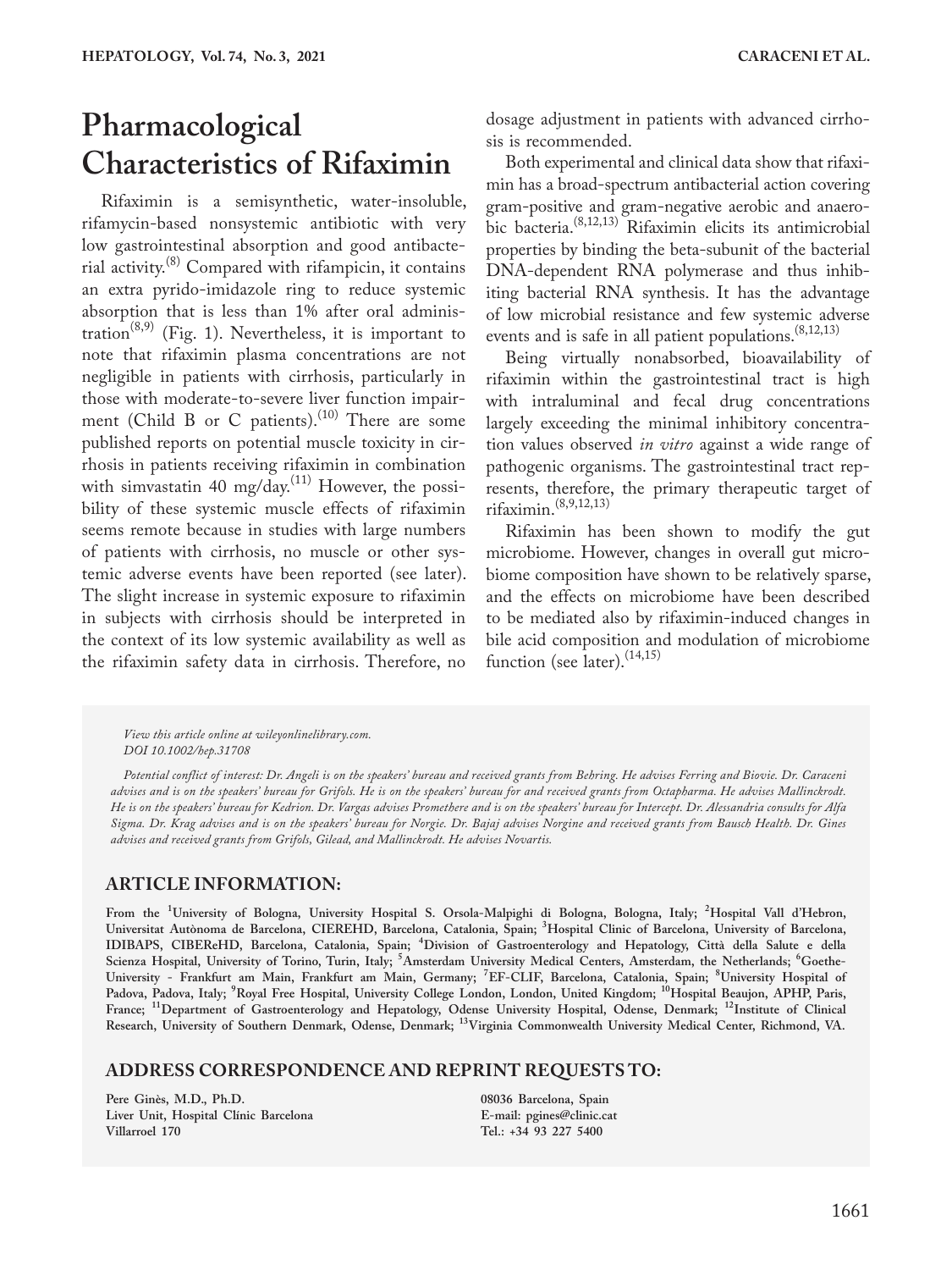



**FIG. 1.** Molecular structure of rifaximin and rifampicin.

**Effects of Rifaximin on Pathogenic Mechanisms of Chronic Liver Diseases and Cirrhosis**

### **IMPACT ON LIVER FIBROSIS AND PORTAL HYPERTENSION**

Antibiotics have been reported to protect against alcohol-associated liver disease in rat models,<sup>(16)</sup> whereas others report aggravation of fibrosis in a carbon tetrachloride/alcohol rat model.<sup>(17)</sup> In a bileduct-ligated (BDL) model, rifaximin attenuated fibrosis and portal hypertension,<sup>(18)</sup> and more recently, rifaximin was shown to prevent alcohol-induced liver injury in a murine obesity model, whereby pathological changes in the intestinal microbiota signature that were induced by chronic ethanol feeding were partly reversed by rifaximin.<sup>(19)</sup>

Given rifaximin's ability to selectively target the gut microbiota,<sup>(20)</sup> decreased liver fibrosis in preclinical models,<sup>(18)</sup> and a favorable long-term safety profile, it follows that rifaximin may be a useful intervention in reducing fibrogenesis driven by gut microbiota components.<sup>(21)</sup>

From the established relationship between portal pressure and systemic inflammation, $(22)$  it follows that rifaximin, through modulation of fibrosis and gut microbiota, could be expected to lower portal pressure. Indeed, in an observational study, Vlachogiannakos et al. $^{(23)}$  showed that rifaximin significantly lowered portal pressure at 4 weeks, associated with decreased plasma endotoxin levels. In contrast, another

randomized study in stable cirrhosis with ascites (mean Model for End-Stage Liver Disease [MELD] 11.7), showed no reduction in portal pressure after 4 weeks of rifaximin and no improvement in renal function or major effects on inflammatory markers and gut microbiota composition.<sup>(15,24)</sup> The reason(s) for the different results of these studies is not known, but it is possible that unnoticed active alcohol use, differences in liver disease severity, and/or duration of treatment may explain differences across studies. Although the dynamic component of portal hypertension and markers of bacterial translocation can change relatively quickly, structural effects, such as reduction of fibrosis, are slow, and treatment duration of at least 12-24 months is probably necessary to allow histological changes.

Of interest, a controlled study assessing the combination of rifaximin with propranolol showed a greater impact on portal pressure reduction and necessitated a lower mean propranolol dose compared with propranolol alone.<sup>(25)</sup> A mechanistic explanation forwarded for the observed beneficial effects on portal pressure and fibrosis is provided by a study in BDL toll-like receptor 4 (TLR4) mutant mice, showing that rifaximin modulates TLR4 activation by lipopolysaccharides (LPS), thus resulting downstream in less fibronectin generation from activated stellate cells and endothelial cells.<sup>(18)</sup>

### **GUT-LIVER AXIS AND SYSTEMIC INFLAMMATION**

Patients with cirrhosis experience alterations in their gut-liver axis: an altered gut microbiome, increased intestinal permeability, and lower gut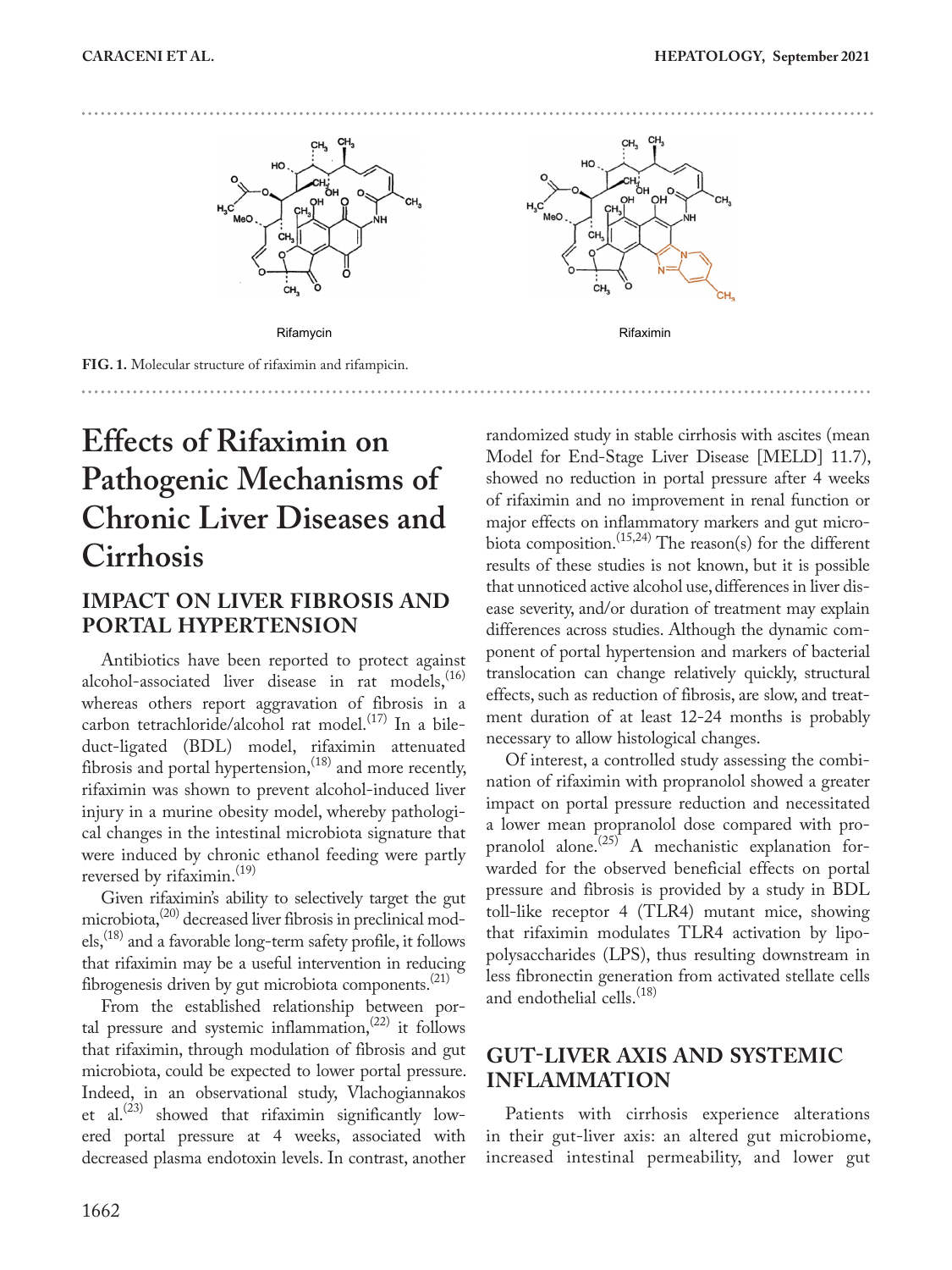luminal primary bile acid levels may contribute to increased bacterial translocation.<sup>(26)</sup> As mentioned before, rifaximin is minimally absorbed and is thought to act locally in the gut; therefore, rifaximin might exert modulating effects on elements of the gut-liver axis.

*In vitro,* rifaximin enhances intestinal epithelial layer homeostasis through activation of human pregnane X receptor (PXR), leading to inhibition of NF-κB–dependent inflammatory pathways including TNF-α, IL-6, IL-8, and IL-10 secretion and by induction of biotransformation enzymes phase 1 (e.g., cytochrome P450 3A4) or phase 2 (e.g., glutathione-S-transferase  $A1$ ).<sup>(27-29)</sup> Bacterial attachment and internalization in enterocytes is also

affected by rifaximin. In addition, rifaximin increases transepithelial electrical resistance and viability of human colonic tumor-derived Caco-2 cells.<sup>(30)</sup> Rifaximin also decreases toxicity PXR dependently caused by *Clostridium difficile* toxin A via the TLR4 pathway in Caco-2 cells<sup> $(30)$ </sup> (Fig. 2).

Rodent models expressing human PXR (hPXR) were established to investigate PXR-dependent effects of rifaximin *in vivo*, because rifaximin is a human, but not rodent, PXR agonist. Induction of biotransformation enzymes by rifaximin was confirmed in these hPXR mice.<sup>(28,29)</sup> Notably, favorable effects of rifaximin were also observed in mice without hPXR. Serum LPS binding protein levels were markedly enhanced after BDL in wild-type mice and tended



**FIG. 2.** Putative effects of rifaximin on the gut-liver axis. Rifaximin was shown to increase intestinal epithelial homeostasis by PXRdependent mechanisms. Among them, inhibition of NF-κB; decrease of TNF-α, IL-6, IL-8, and IL-10 secretion; and induction of biotransformation phase 1 and 2 enzyme activities (e.g., cytochrome P450 3A4 [CYP3A4], glutathione S-transferase alpha 1 [GSTA-1]) are notable. Subtle changes in intestinal microbiome composition and lowering of virulence factors have also been observed. Effects of rifaximin on bacterial bile acid biotransformation are yet unclear. Rifaximin led to normalization of serum LPS binding protein levels and thereby lowering of the proinflammatory state in the liver. Figure created with Biorender.com. Abbreviation: RXR, retinoid X receptor.

1663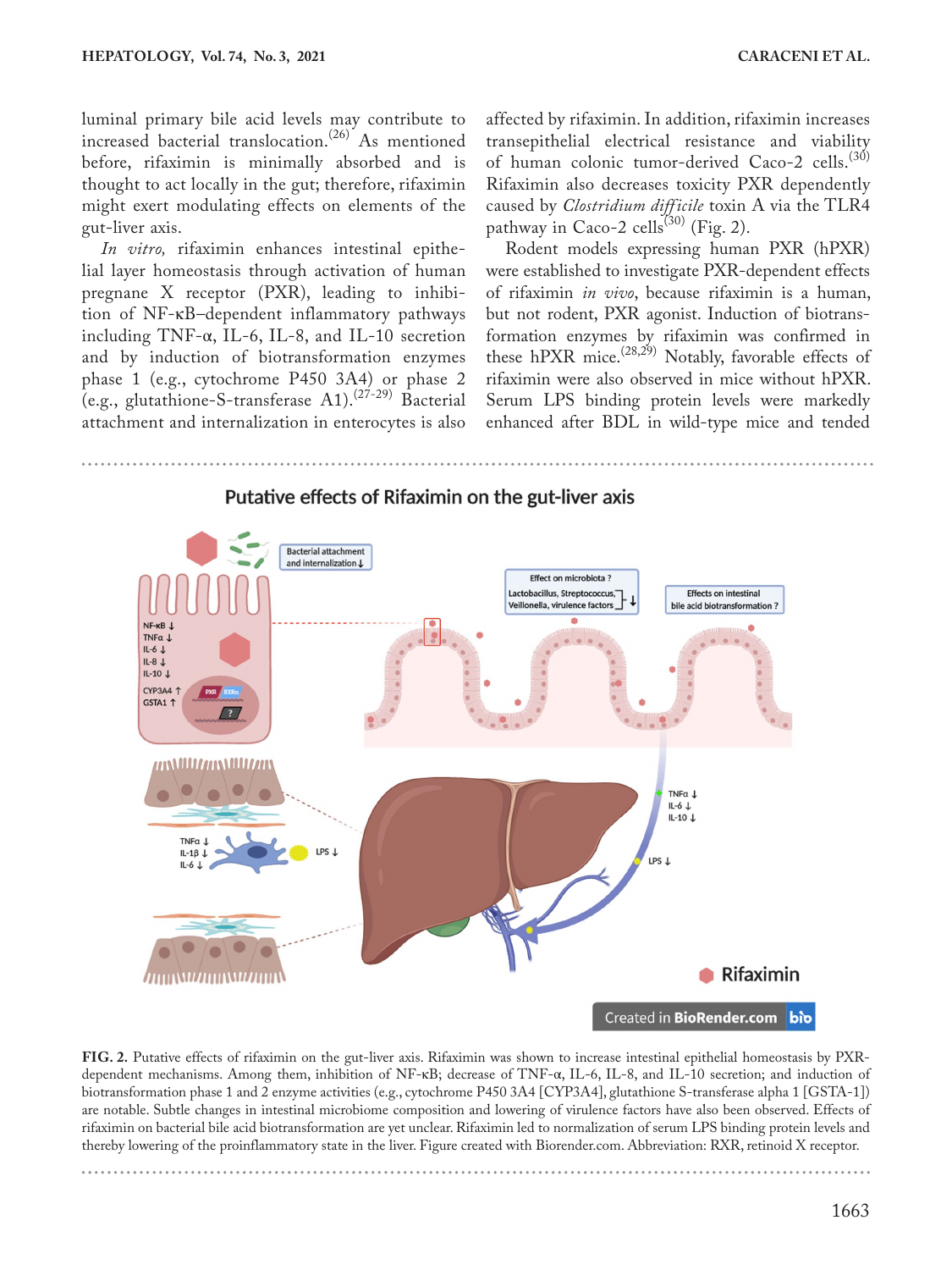to be normalized after rifaximin treatment, which is, again, an effect mediated by TLR4.<sup>(18)</sup>

Effects of rifaximin on synthesis and metabolism of bile acids and their enterohepatic circulation are yet unclear. A reduction in the secondary/primary fecal bile acids ratio after 8 weeks of rifaximin treatment was observed in 6 patients with cirrhosis. $(14)$ The relevance of this finding, however, is yet unclear because plasma bile acid composition was not affected in another study in 38 patients with cirrhosis after 90 days of rifaximin treatment.<sup>(31)</sup>

The effects of rifaximin on systemic inflammatory markers are not extensively studied in patients with cirrhosis. IL-6, IL-10, and/or  $TNF-\alpha$  levels in plasma were decreased in patients with NAFLD, alcohol-associated cirrhosis, and cirrhosis with HE, respectively, with treatment periods ranging from 4 to 12 weeks.  $(31-33)$  In contrast, no effects of rifaximin on systemic cytokine levels were observed in patients with cirrhosis and ascites after 4 weeks.<sup>(15)</sup> In patients with NAFLD, rifaximin also improved insulin resistance, serum glucose, aspartate aminotransferase, alanine aminotransferase, and gamma-glutamyl transpeptidase after 6 months. $(32)$ 

In contrast to patients with cirrhosis or NAFLD, rifaximin showed no effects on IL-6 and IL-10 mRNA levels in peripheral blood mononuclear cells, serum CD14 levels, or LPS in 40 patients with common variable immunodeficiency after 2 weeks. $(34)$ This suggests that the systemic inflammatory status may be regarded as a prerequisite for the beneficial anti-inflammatory effects of rifaximin on patients with cirrhosis or NAFLD.

Given the barely detectable quantities of rifaximin in the systemic circulation, local effects in the gut have to be assumed as the basis for the beneficial effects of rifaximin in patients with liver diseases. The human intestinal epithelium may be regarded as the key player mediating effects of rifaximin in patients with cirrhosis. Experimental studies are underway exploring effects of rifaximin on human enterocyte transport, metabolism, and detoxification function. It is yet unclear whether rifaximin exerts its effects exclusively via PXR-dependent mechanisms or also PXR-independently. Further in-depth molecular characterization of rifaximin's effects on systemic inflammatory activity via its effects on the enterocyte and, thereby, the gut-liver axis in patients with cirrhosis is clearly needed.

#### **GUT MICROBIOME**

The human gut microbiome is assumed to play a role in many diseases.(35,36) Because the microbiome comprises trillions of microbial cells with high metabolic activity, it is likely that induced changes by specific treatments may be complex and prone to bias of interpretation.(35,36) Indeed, the liver is the first organ encountering microbial products that cross the gut epithelial barrier; therefore, it is likely to be affected by the gut microbiome and its changes in many ways.(37) Especially in end-stage cirrhosis, bacterial translocation seems to play a decisive role in different complications, including acute-on-chronic liver failure  $(ACLF).^{(26,38)}$ 

Different studies have demonstrated that the effect of rifaximin on the gut microbiome is limited on phy $lum, class, order, and family  $level^{((7,39)}$$  regardless of the$ part of the gastrointestinal tract that the sample was taken from, which is quite unexpected for a minimally absorbed antibiotic.<sup>(40)</sup> Interestingly, other antibiotics, such as norfloxacin, that are recommended as prophylactic therapy in decompensated cirrhosis<sup>(41)</sup> may have a stronger effect on the microbiome composition than rifaximin, at least in experimental cirrhosis.<sup>(42)</sup>

The question that arises is how rifaximin interacts with microbiome to improve HE and, potentially, other complications of cirrhosis. Maybe the very subtle changes of the microbiome composition (*Lactobacillus*, *Streptococcus*, *Veillonella*) are sufficient to reduce hyperammonemia and endotoxemia in cirrhosis.<sup>(39,43,44)</sup> Those changes were consistent for *Veillonella* species only in the cohorts cited. The underlying mechanisms are still under investigation, but older studies have demonstrated that rifaximin strongly changes the metabolism of the host with increased circulating saturated and unsaturated fatty acids, which are associated with altered microbiome linkages with those metabolites.(39) This observation in humans is paralleled by another study in mice, which demonstrates that rifaximin decreased small-intestinal glutaminase and increased cecal glutamine content and probably thereby decreased ammonia production.<sup>(45)</sup> Along these lines, a recent study showed that rifaximin can impact phage-*Streptococcus* linkages, especially those that produce ammonia.<sup>(46)</sup> However, the evidence so far is based either on cross-sectional studies or longitudinal smaller studies, with diverging results not only for the host effects but also for the microbiome effects.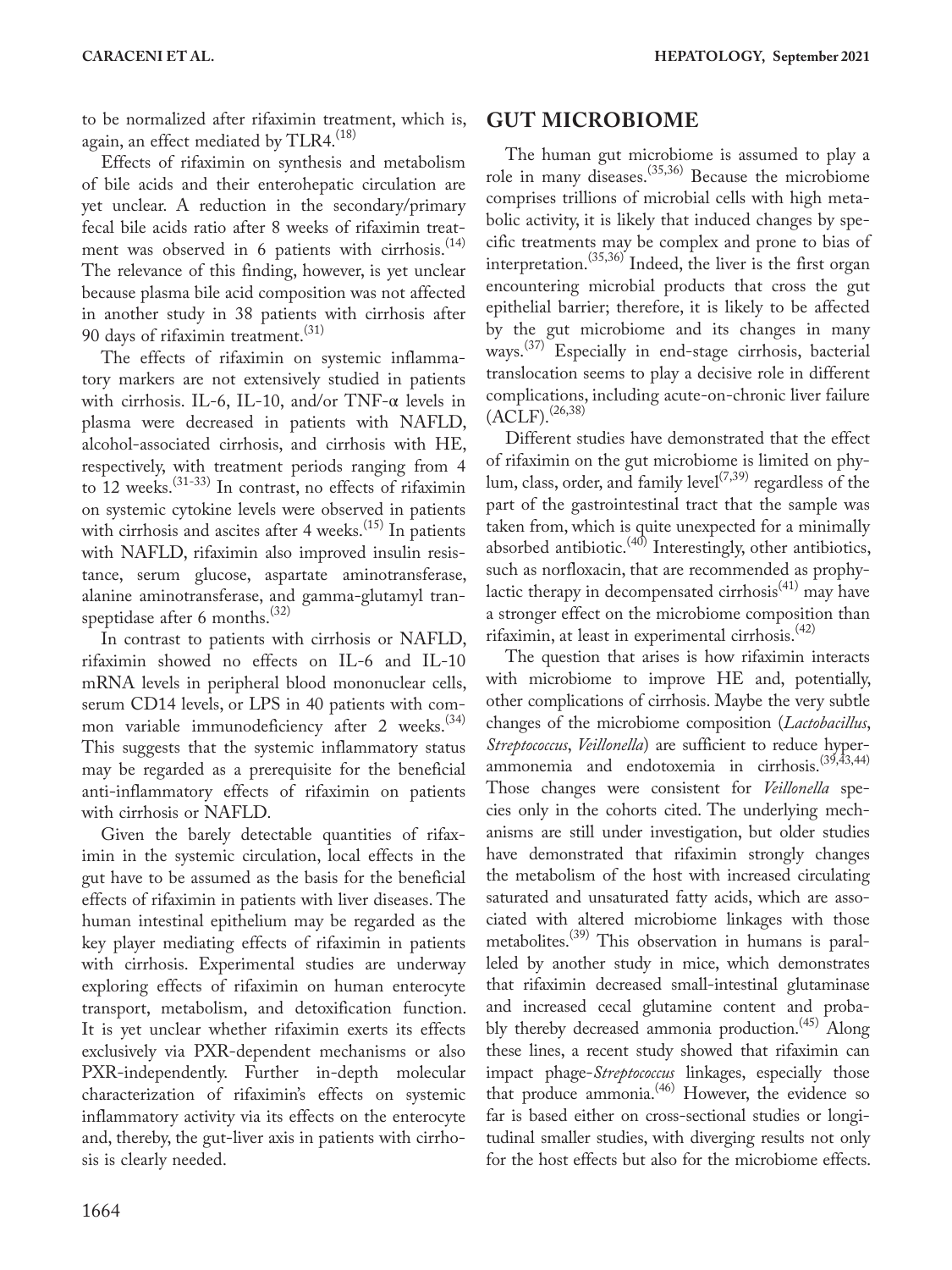We therefore hope the ongoing larger, longitudinal, and multicenter studies within the H2020 projects GALAXY, LIVERHOPE, and MICROB-PREDICT may lead to better understanding of the mechanisms of action and possible stratification of patients who may or may not benefit from rifaximin treatment.

## **Effects of Rifaximin on Prevention and Management of Complications of Cirrhosis**

#### **RIFAXIMIN IN HE**

Given the alterations in gut-liver-brain axis in HE, gut-focused interventions have been the mainstay of therapy.(47) Lactulose and lactitol are first-line treatments, but they can be associated with adverse events that can limit their acceptance.<sup>(48)</sup> Rifaximin, being an orally available, minimally absorbed, and safe medication, has been studied in all aspects of HE.

Although rifaximin was used off-label for HE therapy across several European countries, the widespread use and labeling for HE specifically increased after the U.S. Food and Drug Administration approval based on the pivotal randomized controlled trial (RCT) by Bass et al. in 2010.<sup>(4)</sup> Table 1 shows a summary of the experience with rifaximin in HE, and details of prominent trials are provided in Supporting Table S1.

#### **Covert HE Therapy**

Covert HE (CHE) is very common and can be associated with poor survival, overt HE development, and psychosocial impact. Double-blind RCTs have shown that rifaximin is better than placebo with respect to improvement in cognition, quality of life, and driving capability.<sup>(48,49)</sup> Although the mechanism is unclear, changes in microbial function and immune features and enhanced brain activation have been found. The European Association for the Study of the Liver/American Association for the Study of Liver Diseases guidelines recommend therapy for CHE on a case-by-case basis.<sup>(44)</sup> However, rifaximin therapy for CHE is not currently cost-effective, even to prevent major outcomes, such as traffic crashes.<sup>(50)</sup>

#### **Inpatient Therapy for HE**

The four prongs for the therapy of HE in patients who are hospitalized include (a) caring for the patient who is unconscious, (b) evaluating other causes of altered mental status, (c) identifying and treating precipitating factors, and (d) starting empiric therapy. $(47)$ All these processes need to occur simultaneously. The first-line empiric therapy in most countries remains lactulose. The role of rifaximin in this setting is unclear. $(47)$ 

Prior smaller-scale trials have shown that rifaximin may be useful in reducing blood ammonia and asterixis compared with selected therapies, such as neomycin and nonabsorbable disaccharides. One large open-label study evaluated rifaximin compared with lactulose with clinical outcomes centered on survival and mental status recovery.<sup>(51)</sup> In that study, rifaximin therapy was better than lactulose in inpatient outcomes. These results need to be replicated in other centers. Rifaximin also has not been directly compared with L-ornithine L-aspartate therapy, which in some studies has shown improvement in mental status. $(52)$ 

Until now, there is a trend toward off-label use of rifaximin in inpatients, but it is most likely a continuation of rifaximin that they were already on prior to hospitalization. The use of rifaximin on discharge of patients with HE is a major quality indicator of therapy because it is associated with a lower risk of HE recurrence (see the following).

#### **Prevention of Recurrence**

The pivotal trial by Bass et al. randomized 299 patients with multiple HE episodes into receiving daily rifaximin 550 mg bis in die (twice a day) versus placebo over 6 months.<sup>(4)</sup> The primary endpoint was breakthrough hospitalizations because of HE, and secondary endpoints included prevention of hospitalizations with HE. More than 90% of patients were on lactulose at baseline, which was continued throughout the trial. In those randomized to rifaximin, there was a significant reduction in breakthrough events and hospitalizations over the 6 months. The number needed to treat was 4 and 9 for the above two outcomes, respectively. However, most participants had MELD score <19, and the initial usage was focused on these patients with >2 episodes. This trial followed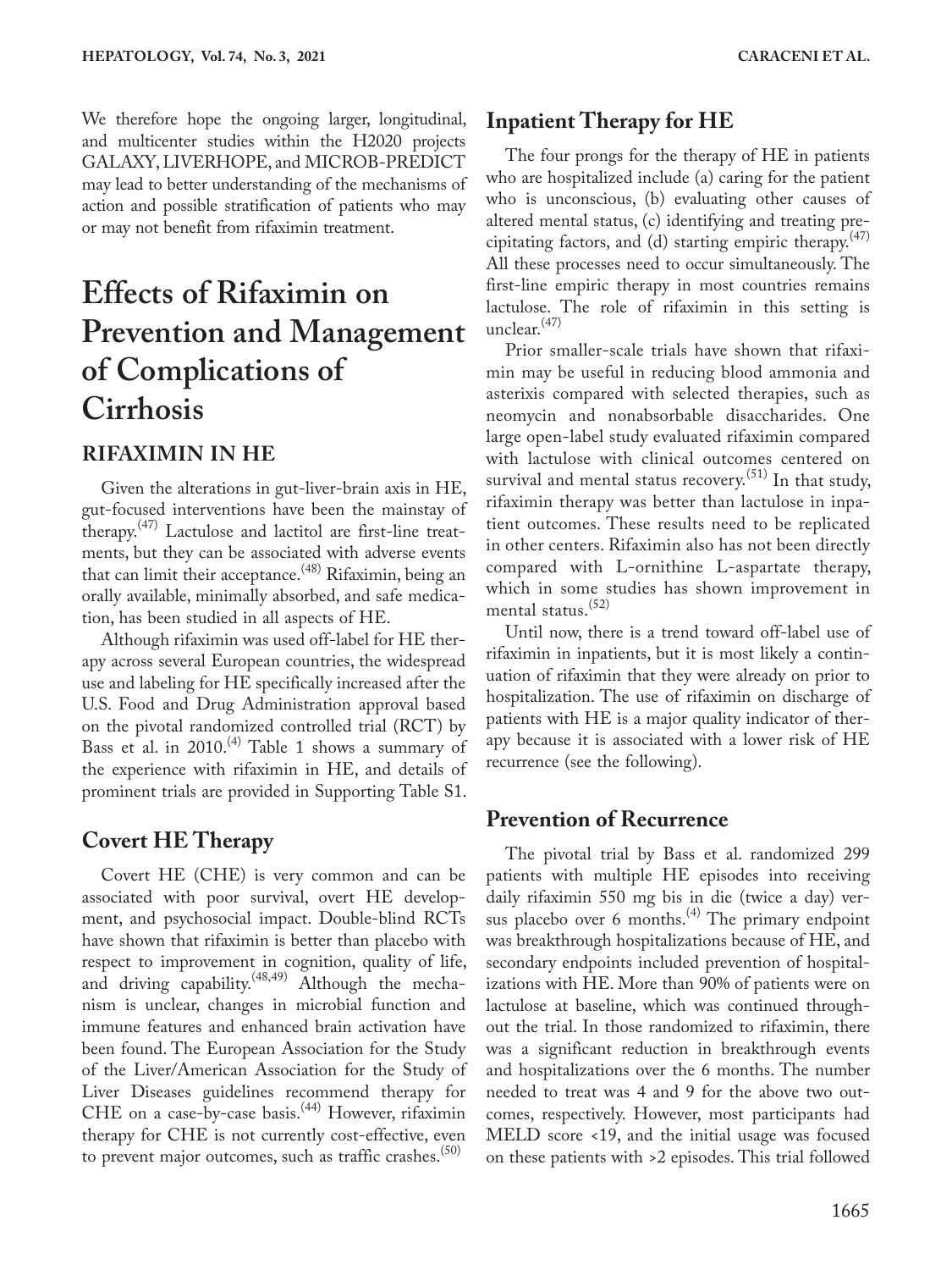| Type of Study                                                       | Number of Trials<br>(Sample Size) | <b>Results</b>                                                                                                                                                                                                                                                                                                  |
|---------------------------------------------------------------------|-----------------------------------|-----------------------------------------------------------------------------------------------------------------------------------------------------------------------------------------------------------------------------------------------------------------------------------------------------------------|
| <b>Short-term therapy studies</b><br>$(5-30 \text{ days})$          |                                   |                                                                                                                                                                                                                                                                                                                 |
| Rifaximin vs. placebo                                               | 1(93)                             | Asterixis improved only with rifaximin. PSE index, mental status, and intellectual func-<br>tion improved similarly in both groups.                                                                                                                                                                             |
| Rifaximin 200 mg vs. 400 mg vs. 800 mg per<br>day                   | 1(54)                             | PSE index improved only in 400-mg and 800-mg groups.                                                                                                                                                                                                                                                            |
| Rifaximin vs. other antibiotics                                     | 7(227)                            | Ammonia improved more with rifaximin than neomycin (1 RCT) or similarly in both (6<br>RCTs). PSE index improved similarly in both groups (1 RCT). Intellectual function or<br>mental status improved similarly in both groups (5 RCTs). Asterixis improved faster<br>with rifaximin than with neomycin (1 RCT). |
| Rifaximin vs. nonabsorbable disaccharides                           | 6(448)                            | Higher ammonia improvement with rifaximin (3 RCTs) or similarly in both groups (3<br>RCT <sub>s</sub> )                                                                                                                                                                                                         |
| Long-term studies (3-6 months<br>cyclical)                          |                                   |                                                                                                                                                                                                                                                                                                                 |
| Rifaximin vs. nonabsorbable disaccharides                           | 2(80)                             | Ammonia and mental status improved with both trials with all strategies compared<br>with baseline. Higher improvement in PSE index, EEG, and mental status with<br>rifaximin. In the second study, rifaximin $\pm$ lactitol did better than lactitol alone with<br>mental status.                               |
| Rifaximin vs. neomycin                                              | 1(60)                             | Improvement in psychometric/neurophysiologic tests, mental status, and ammonia<br>were similar across both groups.                                                                                                                                                                                              |
| <b>Inpatient use</b>                                                |                                   |                                                                                                                                                                                                                                                                                                                 |
| Rifaximin + lactulose vs. lactulose alone                           | 1(120)                            | Higher HE reversal and lower death in group given rifaximin and lactulose compared<br>with lactulose alone                                                                                                                                                                                                      |
| <b>Prevention of recurrence</b>                                     |                                   |                                                                                                                                                                                                                                                                                                                 |
| Rifaximin vs. placebo                                               | 1(299)                            | Reduction in recurrent HE episodes and hospitalization in the rifaximin group with<br>significantly higher improvement in neurophysiological, quality of life, and ammo-<br>nia in the rifaximin group. In both groups, 91% of patients were on lactulose.                                                      |
| Real-world and open-label rifaxi-<br>min experience                 |                                   |                                                                                                                                                                                                                                                                                                                 |
| Open-label extension and precomparison/<br>postcomparison           | 2(474)                            | Open-label extension and addition of new patients on rifaximin was associated with<br>continued reduction in HE-related and all-cause hospitalization, and conversion of<br>patients from placebo to rifaximin further reduced HE episodes.                                                                     |
| Evaluation of health care systems after rifaxi-<br>min introduction | 5(760)                            | Reduction in mean hospitalizations, readmissions, and length of stay                                                                                                                                                                                                                                            |

#### **TABLE 1. Summary of Studies Reporting the Use of Rifaximin for Treatment or Prevention of HE in Cirrhosis**

Note: Adapted from Bajaj and Riggio 2010.<sup>(53)</sup> PSE index: a composite score for HE consisting of 100 × (mental status [Conn score] × 3 + asterixis grade  $\times$  1 + NCT grade  $\times$  1 + ammonia grade  $\times$  1 + EEG grade  $\times$  1 [if available]); it is not widely used at this time. EEG, electroencephalogram; PSE, portosystemic encephalopathy.

smaller-scale trials from Europe in which long-term cyclical use was studied with good outcomes. However, the newer formulation's ability to use it twice a day and drug agency approval meant that it could be prescribed for patients to prevent  $HE$ .<sup>(53)</sup>

### **"Real-World" Use of Rifaximin**

Open-label experiences and evaluation of a placeboassigned group that was subsequently given rifaximin showed continued reduction in HE-related episodes, even outside the clinical trial setting.<sup>(54)</sup> Studies focused on changes in resource utilization before rifaximin compared with after rifaximin showed that

1666

it can lead to reduction in HE episodes and hospital admissions.

### **Barriers to Rifaximin Therapy**

Cost and lack of awareness remain major issues to rifaximin therapy. Even in tertiary care centers, 12.5% of patients who were admitted with HE were subsequently discharged without HE-specific medications, which translated directly into readmissions.<sup>(55)</sup> Given the expense of hospitalizations, studies have shown that rifaximin is cost-effective for prevention of recurrence, but greater education of providers, patients, and caregivers is needed.<sup>(56)</sup>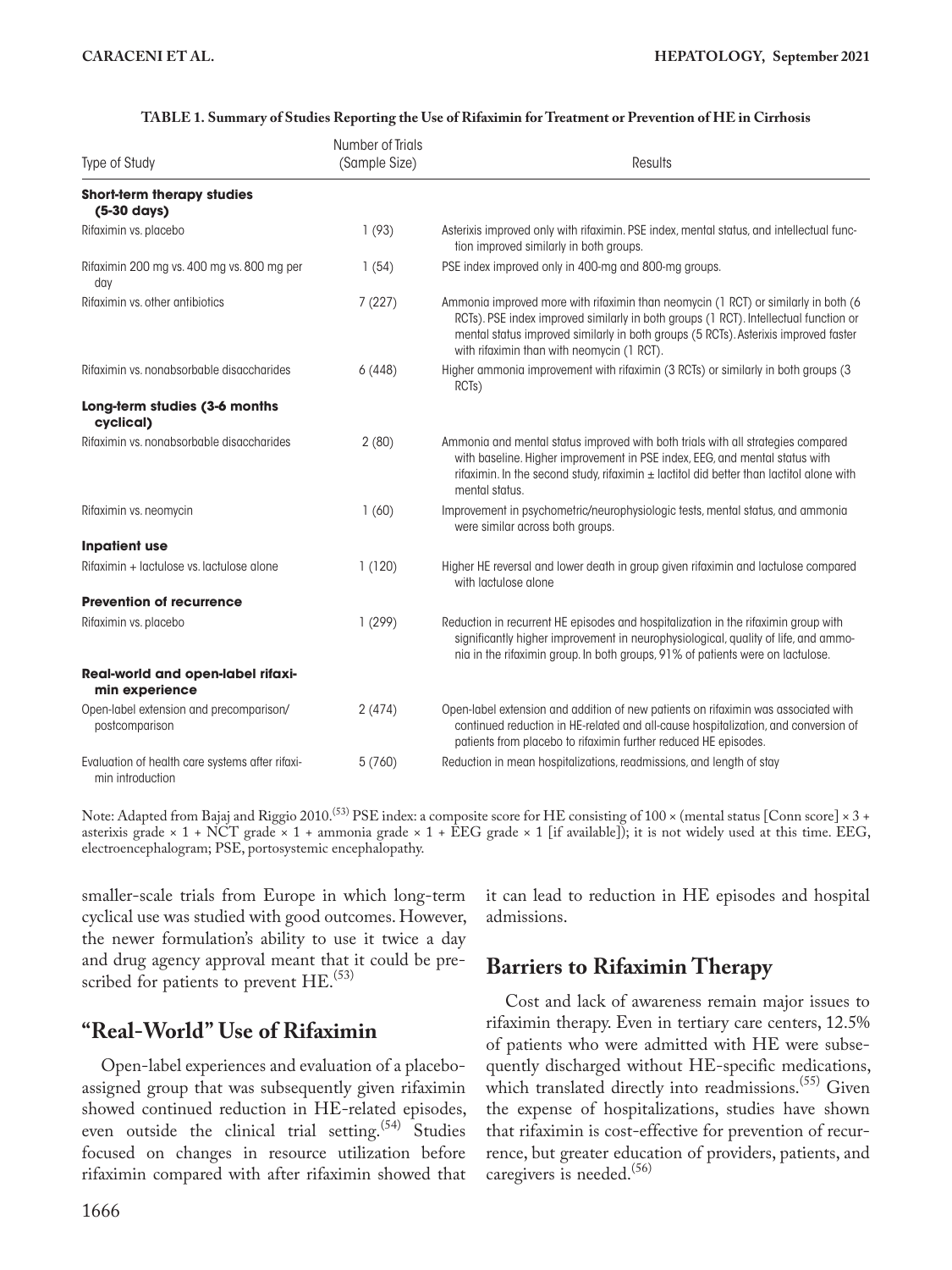Given its track record of acceptance by patients and efficacy in prevention of HE, further trials that evaluate the role of rifaximin in CHE and inpatient therapy of HE are needed, especially in combination or head-to-head against other established therapies.

#### **EFFECTS OF RIFAXIMIN ON BACTERIAL INFECTIONS**

Based on its pharmacological characteristics and the putative effects on pathogenetic mechanisms of cirrhosis, rifaximin is considered by many hepatologists to be the logical alternative to quinolones or other systemic antibiotics for the prophylaxis of spontaneous bacterial peritonitis (SBP) and potentially of non-SBP bacterial infections, with the belief that rifaximin is active on a broader range of intestinal gram-positive and gram-negative bacteria, is safer, and carries a low risk of inducing resistance to antibiotics.

Unfortunately, after more than a decade of clinical research, a conclusive indication on the use of rifaximin in prevention of bacterial infections cannot currently be given. Almost all the published data are related to primary or secondary prophylaxis for SBP. In general, retrospective studies have shown that the use of rifaximin is associated with lower incidence of SBP and other complications of the disease.<sup>(57,58)</sup> Conversely, prospective observational studies have yielded less consistent results.<sup>(59)</sup> Only a few RCTs have been performed so far, in Egypt and South Arabia, comparing the efficacy of rifaximin versus norfloxacin; in these studies, an advantage was seen in favor of rifaximin given for primary or secondary  $\text{SBP}^{(60,61)}$ ; in the former study, rifaximin was also given alternated to norfloxacin and compared with norfloxacin alone.<sup>(60)</sup> However, the strength of these positive results is undermined by some methodological drawbacks.

To overcome the limitations inherent to each single study, several systematic reviews and meta-analysis assessing both the observational cohort studies and the RCTs have been performed. Again, results suggest that only low-quality evidence supports the superiority of rifaximin over norfloxacin or other systemic antibiotics for either primary or secondary SBP prophylaxis.(6,62,63) In all these studies, the high heterogeneity in terms of patient inclusion criteria, type and modalities of administration of the comparative prophylactic therapies, primary and secondary endpoints, and the moderate-to-high risk of methodological biases related to randomization, blinding, attrition, and intention-to-treat analysis preclude the possibility to reach solid conclusions.(6,62,63)

### **EFFECTS OF RIFAXIMIN ON OTHER COMPLICATIONS OF CIRRHOSIS**

Several studies have assessed the impact of rifaximin in prevention of complications of cirrhosis other than HE and bacterial infections<sup> $(64-71)$ </sup> (Table 2). Data are not univocal and are often burdened by serious methodological issues. Taking this into consideration, it is suggested that, by reducing serum levels of proinflammatory mediators linked to intestinal bacterial translocation, rifaximin may decrease portal hypertension and improve systemic hemodynamics (increasing systemic vascular resistances and mean arterial pressure) and renal function (improving glomerular filtration rate and urinary sodium excretion).<sup>(23-25,66,70)</sup> Hence, valuable clinical benefits have been associated with rifaximin, including a reduction in the incidence of decompensation of cirrhosis, all-cause hospitalizations and readmissions, variceal bleeding, and acute kidney injury, including hepatorenal syndrome, with a decreased risk of renal replacement therapy.(58,64,65,67-69,72) A better control of difficult-to-treat/refractory ascites was also shown when rifaximin was added to treatment.<sup> $(70,71)$ </sup> A reduction in mortality was suggested in some studies.(51,58,65,70,71) Although promising, these data must be confirmed by well-conducted, large RCTs.

#### **SIDE EFFECTS**

In the rifaximin data sheet, dizziness, headache, constipation, abdominal pain, diarrhea, flatulence, nausea, rectal tenesmus, vomiting, and pyrexia are listed as frequent side effects  $($ >1/100 to <1/10).

When used in HE, rifaximin side effects have been mild and infrequent. In a review article including the pivotal prophylaxis trial, rifaximin was well tolerated, and adverse events were similar to placebo group. $(4,73)$  In the pivotal study, there were two cases of infection by *C. difficile* versus none in the control group. In the extension study, the frequency of this infection did not increase and was reported in 6 patients.(74) All these patients presented predisposing factors for this infection. Postmarketing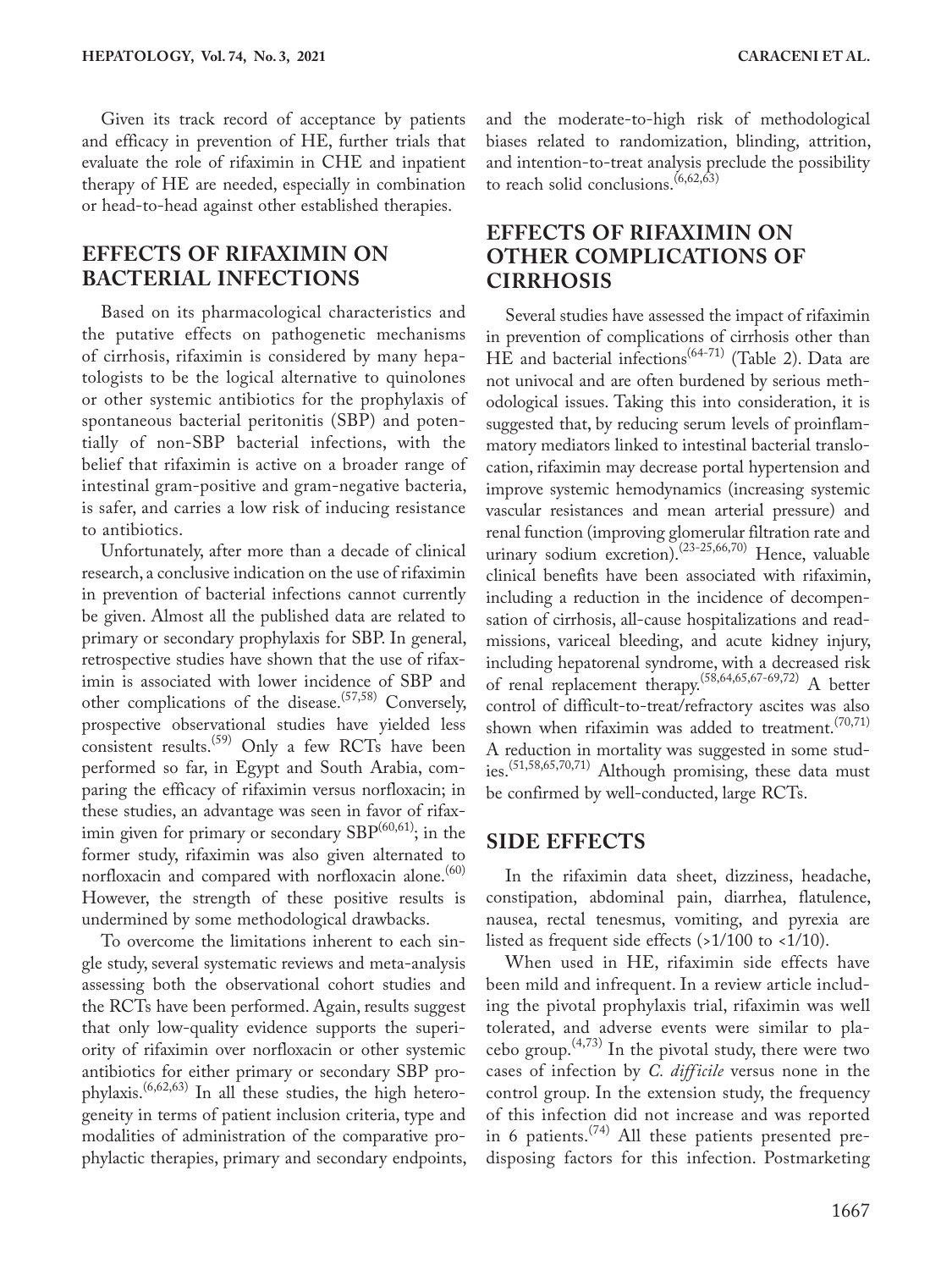| Reference                      | Study Design                                             | <b>Patient Population</b>                                                                                                                                                               | <b>Main Outcomes</b>                                                                                                                                                    |
|--------------------------------|----------------------------------------------------------|-----------------------------------------------------------------------------------------------------------------------------------------------------------------------------------------|-------------------------------------------------------------------------------------------------------------------------------------------------------------------------|
| Assem et al.<br>$2016^{(60)}$  | Prospective rand-                                        | 239 patients with cirrhosis<br>with ascites randomized to<br>3 groups: rifaximin (550 mg)<br>bid), norfloxacin, or alternat-<br>ing rifaximin/norfloxacin                               | Primary outcome: incidence of SBP                                                                                                                                       |
|                                | omized, open-<br>label, comparative<br>multicenter study |                                                                                                                                                                                         | Overall, 10 patients developed HRS (6 patients [7.6%] in the norfloxacin<br>group, 2 [2.4%] in the rifaximin group and 2 [2.5%] in the combined<br>group; $P > 0.05$ ). |
|                                |                                                          |                                                                                                                                                                                         | HRS was the main cause of mortality.                                                                                                                                    |
| Sharma et al.<br>$2013^{(51)}$ | <b>RCT</b>                                               | 120 patients with overt HE ran-<br>domized into 2 groups: lactu-<br>$lose + rifaximin (1,200 mg/$<br>day) vs. lactulose + placebo                                                       | Primary outcome: reversal of HE                                                                                                                                         |
|                                |                                                          |                                                                                                                                                                                         | Addition of rifaximin was associated with the following:                                                                                                                |
|                                |                                                          |                                                                                                                                                                                         | - Reduced mortality (24% vs. 49%, P < 0.05), with no differences in HRS-<br>related and gastrointestinal bleeding-related deaths                                        |
| Dong et al.<br>$2016^{(64)}$   | Retrospective study                                      | 88 patients on rifaximin<br>(550 mg bid) for ≥90 days vs.<br>88 matched controls                                                                                                        | Primary outcomes: incidence of AKI and HRS                                                                                                                              |
|                                |                                                          |                                                                                                                                                                                         | Rifaximin reduced the following:                                                                                                                                        |
|                                |                                                          |                                                                                                                                                                                         | - The incidence rate ratio of AKI (IRR, 0.71; 95% CI, 0.54-0.94) and HRS (IRR,<br>$0.21; 95\%$ CI, 0.06-0.70)                                                           |
|                                |                                                          |                                                                                                                                                                                         | - The requirement of RRT (5.7% vs. 15.9%; OR, 0.23; 95% CI, 0.07-0.74)                                                                                                  |
| Vlachogiannakos                | Prospective, nonran-                                     | 23 patients with known<br>hemodynamic response<br>(HVPG) to short-term rifaximin<br>treated with long-term ri-<br>faximin (1,200 mg/day) vs. 46<br>matched controls                     | Primary outcomes: survival, variceal bleeding, HE, SBP, HRS                                                                                                             |
| et al. 2013 <sup>(65)</sup>    | domized case-                                            |                                                                                                                                                                                         | Rifaximin therapy was as follows:                                                                                                                                       |
|                                | control study                                            |                                                                                                                                                                                         | - An independent negative predictor of variceal bleeding (RH, 0.246; 95% CI,<br>$0.069 - 0.870$ ; $P = 0.03$ )                                                          |
|                                |                                                          |                                                                                                                                                                                         | - The only factor associated with lower probability of HRS (RH, 0.110; 95% CI,<br>$0.012 - 0.973$ ; $P = 0.047$ )                                                       |
|                                |                                                          |                                                                                                                                                                                         | - Predictor of 5-year survival (RH for mortality, 0.258; 95% CI, 0.075-0.891;<br>$P = 0.032$                                                                            |
| Kimer et al.                   | Double-blind RCT                                         | 54 stable outpatients with<br>cirrhosis and ascites with<br>$HVPG \geq 10$ mm Hg rand-<br>omized to rifaximin 550 mg<br>bid $(n = 36)$ or placebo bid<br>$(n = 18)$ for 4 weeks         | Primary outcomes: hepatic and systemic hemodynamics, renal function                                                                                                     |
| $2017^{(24)}$                  |                                                          |                                                                                                                                                                                         | No effect of rifaximin on the following:                                                                                                                                |
|                                |                                                          |                                                                                                                                                                                         | - HVPG $(P = 0.94)$                                                                                                                                                     |
|                                |                                                          |                                                                                                                                                                                         | - PRA ( $P = 0.12$ ) or other vasoactive hormones ( $P = NS$ )                                                                                                          |
|                                |                                                          |                                                                                                                                                                                         | - GFR $(P = 0.14)$                                                                                                                                                      |
| Kalambokis et al.              | Open-label, prospec-                                     | 13 patients with alcohol-<br>associated cirrhosis and<br>ascites treated with rifaximin<br>$(1,200 \text{ mg/day})$ for 4 weeks                                                         | Primary outcomes: systemic hemodynamics and renal function                                                                                                              |
| $2012^{(66)}$                  | tive, single-center<br>pilot study                       |                                                                                                                                                                                         | Rifaximin:                                                                                                                                                              |
|                                |                                                          |                                                                                                                                                                                         | - increased MAP ( $P = 0.05$ ) in keeping with increased SVR ( $P = 0.01$ ),<br>decreased PRA ( $P = 0.02$ ), and decreased CO ( $P = 0.02$ )                           |
|                                |                                                          |                                                                                                                                                                                         | - improved renal function, consistent with increase in GFR ( $P = 0.006$ ) and<br>urinary sodium excretion ( $P = 0.03$ )                                               |
|                                |                                                          |                                                                                                                                                                                         | - decreased plasma endotoxin ( $P = 0.005$ ), IL-6 ( $P = 0.01$ ), and TNF- $\alpha$<br>$(P = 0.02)$ levels                                                             |
| Vlachogiannakos                | Prospective study                                        | 30 patients with alcohol-<br>associated cirrhosis and<br>ascites treated with rifaximin<br>$(1,200 \text{ mg/day})$ for 28 days                                                         | Primary outcomes: hepatic hemodynamics                                                                                                                                  |
| et al. 2009 <sup>(23)</sup>    |                                                          |                                                                                                                                                                                         | Rifaximin:                                                                                                                                                              |
|                                |                                                          |                                                                                                                                                                                         | - decreased HVPG $(P < 0.0001)$                                                                                                                                         |
|                                |                                                          |                                                                                                                                                                                         | - increased MAP $(P < 0.05)$                                                                                                                                            |
|                                |                                                          |                                                                                                                                                                                         | - reduced plasma endotoxin levels both in systemic $(P < 0.0001)$ and<br>splanchnic circulation $(P < 0.0001)$                                                          |
| Lim et al.                     | Open-label RCT                                           | 73 patients with<br>$HVPG \geq 12$ mm Hg rand-<br>omized to propranolol mono-<br>therapy ( $n = 54$ ) or rifaximin<br>$(1,200 \text{ mg/day}) +$ propranolol<br>$(n = 19)$ for 3 months | Primary outcome: HVPG response rate                                                                                                                                     |
| $2017^{(25)}$                  |                                                          |                                                                                                                                                                                         | The combination therapy achieved the following:                                                                                                                         |
|                                |                                                          |                                                                                                                                                                                         | - a significant decline of HVPG $(P = 0.016)$                                                                                                                           |
|                                |                                                          |                                                                                                                                                                                         | - higher HVPG response rate than propranolol alone (87% vs. 56%;<br>$P = 0.034$ ).                                                                                      |
|                                |                                                          |                                                                                                                                                                                         | - higher rates of reduction of LPS ( $P = 0.009$ ) and LPS binding protein<br>$(P = 0.002)$ compared with propranolol monotherapy                                       |

#### **TABLE 2. Summary of Studies Evaluating the Effect of Rifaximin on Complications of Cirrhosis Other Than HE and Bacterial Infections**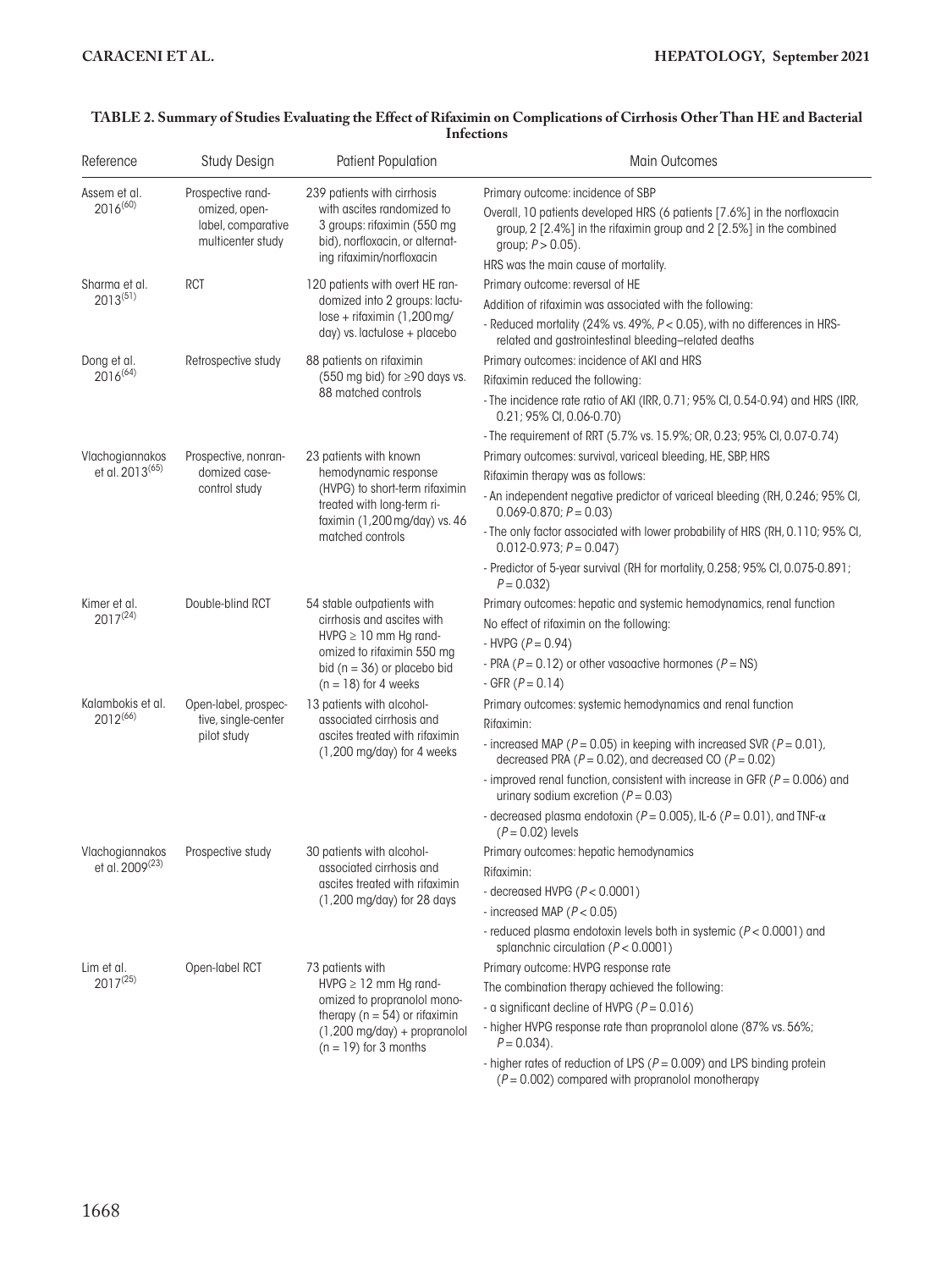#### **TABLE 2.** *Continued*

| Reference                                | <b>Study Design</b>         | <b>Patient Population</b>                                                                                                                                                                                                                    | <b>Main Outcomes</b>                                                                                                                                                                                                |
|------------------------------------------|-----------------------------|----------------------------------------------------------------------------------------------------------------------------------------------------------------------------------------------------------------------------------------------|---------------------------------------------------------------------------------------------------------------------------------------------------------------------------------------------------------------------|
| Salehi et al.<br>$2019^{(67)}$           | Retrospective cohort        | 101 patients with HE: 66 treated<br>with rifaximin vs. 35 naïve                                                                                                                                                                              | Primary outcome: all-cause emergency hospital admissions                                                                                                                                                            |
|                                          | study                       |                                                                                                                                                                                                                                              | Rifaximin therapy achieved the following:                                                                                                                                                                           |
|                                          |                             |                                                                                                                                                                                                                                              | - reduced all-cause admissions ( $P = 0.037$ )                                                                                                                                                                      |
|                                          |                             |                                                                                                                                                                                                                                              | - reduced admissions for complications of ascites, including HRS ( $P = 0.008$ )<br>and variceal bleeding $(P = 0.026)$                                                                                             |
|                                          |                             |                                                                                                                                                                                                                                              | - increased time to hospital readmission ( $P = 0.040$ )                                                                                                                                                            |
| Kang et al.                              | Retrospective cohort        | 1,042 patients with previous HE:<br>621 patients with HCC (173<br>receiving rifaximin 1,200 mg/<br>day + lactulose, 448 controls<br>receiving lactulose alone)<br>and 421 without HCC (145<br>rifaximin + lactulose, 276<br>lactulose alone) | Primary outcome: overall survival                                                                                                                                                                                   |
| $2017^{(58)}$                            | study                       |                                                                                                                                                                                                                                              | Rifaximin was associated with lower risk of variceal bleeding in the following:<br>- Entire cohort (HR, 0.520; 95% CI, 0.349-0.773; P = 0.001)                                                                      |
|                                          |                             |                                                                                                                                                                                                                                              | - Non-HCC cohort (aHR, 0.425; 95% CI, 0.220-0.821; $P = 0.011$ )                                                                                                                                                    |
|                                          |                             |                                                                                                                                                                                                                                              | Rifaximin was associated with a nonsignificant trend toward lower risk of HRS<br>in the following:                                                                                                                  |
|                                          |                             |                                                                                                                                                                                                                                              | - Non-HCC cohort (HR, 0.595; 95% CI, 0.334-1.060; $P = 0.078$ )                                                                                                                                                     |
|                                          |                             |                                                                                                                                                                                                                                              | Rifaximin was associated with a lower risk of death in the following:                                                                                                                                               |
|                                          |                             |                                                                                                                                                                                                                                              | - Entire cohort (HR, 0.702; 95% CI, 0.504-0.978; $P = 0.036$ )                                                                                                                                                      |
|                                          |                             |                                                                                                                                                                                                                                              | - Non-HCC cohort (aHR, 0.697; 95% CI, 0.510-0.954; $P = 0.024$ )                                                                                                                                                    |
| Flamm et al.                             | Post hoc analysis           | 299 patients with cirrhosis and                                                                                                                                                                                                              | Primary outcome of RCT: time to a breakthrough episode of overt HE                                                                                                                                                  |
| $2018^{(68)}$                            | of a placebo-<br>controlled | HE in remission, rand-<br>omized to rifaximin 550 mg<br>bid ( $n = 140$ ) or placebo<br>$(n = 159)$ for 6 months                                                                                                                             | In patients with MELD $\geq$ 12 and INR $\geq$ 1.2, rifaximin was associated with the<br>following:                                                                                                                 |
|                                          | multicenter RCT             |                                                                                                                                                                                                                                              | - Reduced risk of any first complication (HR, 0.41; 95% CI, 0.25-0.67;<br>$P < 0.001$ )                                                                                                                             |
|                                          |                             |                                                                                                                                                                                                                                              | - Nonsignificant trend for reduction in the overall risk of non-HE complica-<br>tions, including variceal bleeding and AKI/HRS (HR, 0.46; 95% CI, 0.18-<br>$1.17; P = 0.10$                                         |
|                                          |                             |                                                                                                                                                                                                                                              | In patients with MELD <12 and INR <1.2, rifaximin was associated with the<br>following:                                                                                                                             |
|                                          |                             |                                                                                                                                                                                                                                              | - Nonsignificant trend for reduction in the risk of any complication (HR, 0.26;<br>95% CI, 0.06-1.20; $P = 0.06$ )                                                                                                  |
| Ibrahim et al.                           | <b>RCT</b>                  | 80 patients with decompen-                                                                                                                                                                                                                   | Primary outcome: incidence of HRS                                                                                                                                                                                   |
| $2017^{(69)}$                            |                             | sated cirrhosis randomized<br>to rifaximin 550 mg bid for<br>12 weeks ( $n = 40$ ) or no treat-<br>ment ( $n = 40$ )                                                                                                                         | - Lower incidence of HRS in the rifaximin group (5% vs. 22.5%; $P = 0.048$ )                                                                                                                                        |
|                                          |                             |                                                                                                                                                                                                                                              | - Being in the control group was a predictor of HRS at univariate analysis but<br>not at multivariate analysis (OR, 3.01; 95% CI, 0.46-19.52; P = 0.249)                                                            |
| Hanafy and<br>Hassaneen<br>$2016^{(70)}$ | <b>RCT</b>                  | 600 patients with refractory<br>or rapidly recurrent ascites<br>randomized to diuretic<br>therapy $+$ midodrine 5 mg<br>tid + rifaximin 550 mg bid<br>$(n = 400)$ or diuretic therapy<br>alone ( $n = 200$ )                                 | Primary outcomes: control of ascites                                                                                                                                                                                |
|                                          |                             |                                                                                                                                                                                                                                              | Rifaximin + midodrine was associated with the following:                                                                                                                                                            |
|                                          |                             |                                                                                                                                                                                                                                              | - Improvement in hemodynamics, as expressed by increase in MAP and<br>reduction in PRA and aldosterone ( $P < 0.05$ for all variables)                                                                              |
|                                          |                             |                                                                                                                                                                                                                                              | - Improvement in renal function, as assessed by serum creatinine and BUN<br>decrease, serum sodium increase, 24-hour urine output and urinary<br>sodium excretion increase ( $P < 0.05$ for all variables)          |
|                                          |                             |                                                                                                                                                                                                                                              | - Better control of ascites, as expressed by a reduction in tapping of ascites<br>$(P < 0.0001)$ , weight loss $(P < 0.0001)$ , higher rates of complete disap-<br>pearance of ascites (80% vs. 15%; $P < 0.0001$ ) |
|                                          |                             |                                                                                                                                                                                                                                              | - Improvement in overall survival (19.6 vs. 11.6 months; P < 0.0001)                                                                                                                                                |
| Ly et al. $2020^{(71)}$                  | Prospective observa-        | 75 patients with ascites receiv-                                                                                                                                                                                                             | Primary outcomes: control of ascites and survival                                                                                                                                                                   |
|                                          | tional study                | ing SMT ( $n = 25$ ) or SMT +<br>rifaximin 200 mg qid for 3 to<br>4 weeks $(n = 50)$                                                                                                                                                         | Rifaximin was associated with the following:                                                                                                                                                                        |
|                                          |                             |                                                                                                                                                                                                                                              | - Better control of ascites, as shown by enhanced response to diuretic<br>therapy ( $P = 0.009$ ) and more marked weight loss ( $P = 0.011$ )                                                                       |
|                                          |                             |                                                                                                                                                                                                                                              | - Increased survival (HR, 2.53; 95% Cl, 1.01-6.38; $P = 0.048$ )                                                                                                                                                    |

Abbreviations: aHR, HR adjusted for Child-Pugh class; AKI, acute kidney injury; bid, bis in die (twice a day); BUN, blood urea nitrogen; CO, cardiac output; GFR, glomerular filtration rate; HRS, hepatorenal syndrome; INR, international normalized ratio; IRR, incidence rate ratio; MAP, mean arterial pressure; PRA, plasma renin activity; qid, quater in die (four times a day); RH, relative hazard; RRT, renal replacement therapy; SMT, standard medical therapy; SVR, systemic vascular resistance; tid, ter in die (three times a day).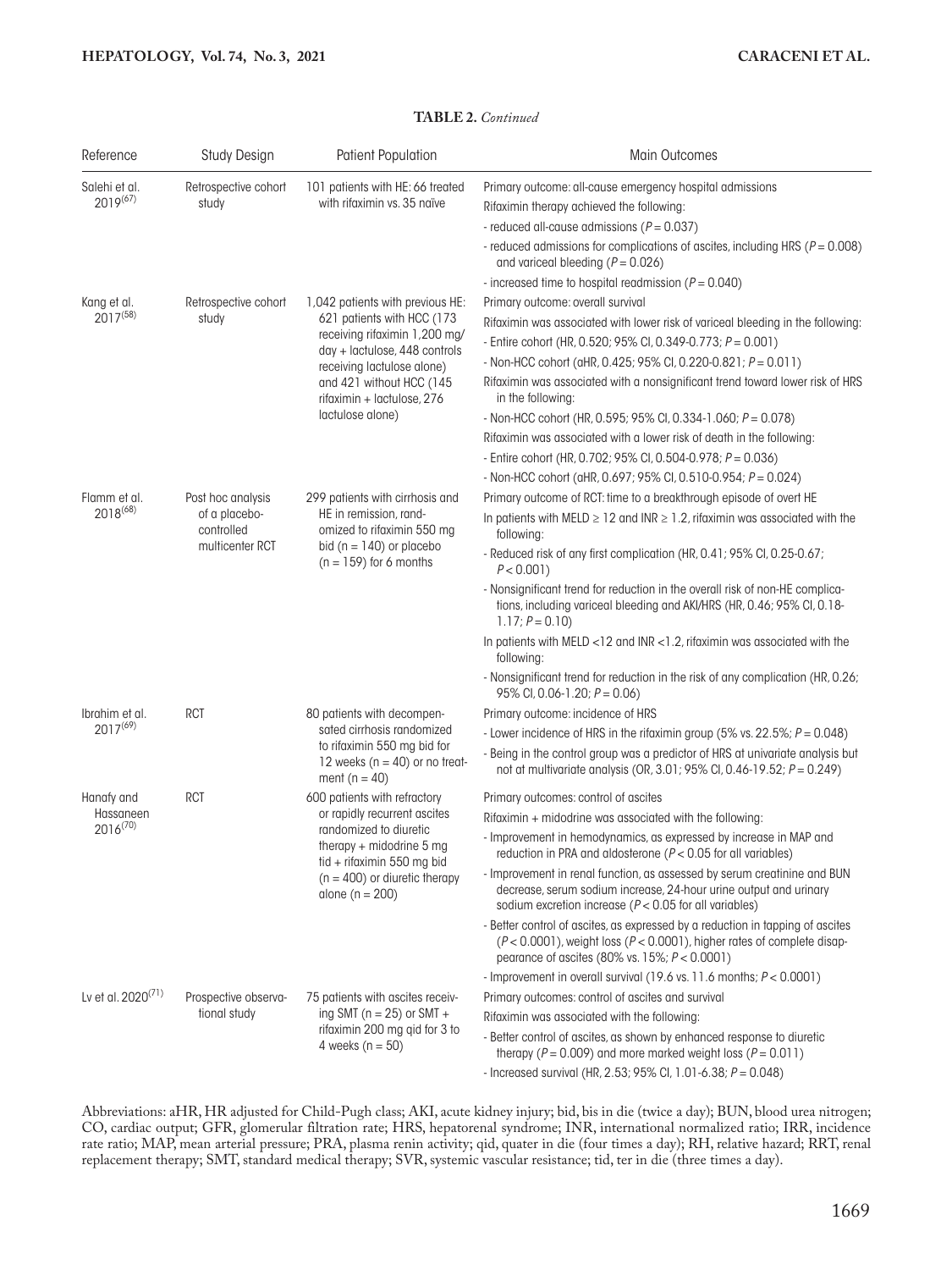**TABLE 3. Recommendations for Use of Rifaximin in the Management of Complications of Cirrhosis in Clinical Practice**

| Recommended      | Recommended on a Case-by-Case Basis | Needs Further Research and Therefore Not Recommended Currently |
|------------------|-------------------------------------|----------------------------------------------------------------|
| Prevention of    | CHE (treatment not cost-effective)  | Inpatient therapy of episodes of overt HE                      |
| recurrence of HE |                                     | Prevention of SBP recurrence                                   |
|                  |                                     | Prevention of other complications of cirrhosis                 |

studies also described cases of *C. difficile* infection.(75) When rifaximin was used in prophylaxis of SBP, few side effects were observed. In a study, no side effects were described,  $(57)$  and in others, they were uncommon, including abdominal pain, flatulence, nausea, dizziness, and headache.<sup>(60,61)</sup>

It has been suggested that rifaximin may favor the muscular toxicity of statins in cirrhosis.<sup>(11)</sup> This possibility seems unlikely because only three cases of rifaximin rhabdomyolysis have been described in a postmarketing database,  $(75)$  and it has not been observed in patients with cirrhosis treated with low doses of simvastatin (20 mg/day) together with rifaximin.(76)

## **Future Directions**

Currently, the only accepted indication for rifaximin in cirrhosis is prevention of recurrent HE.<sup>(46)</sup> Use of rifaximin for other indications, such as prevention of bacterial infections, including SBP, is not supported by strong evidence; therefore, rifaximin should not be used in clinical practice for indications other than HE (Table 3). Nonetheless, because of its complex effects in gut-liver axis and modulating gut microbiome, the potential efficacy of rifaximin in prevention or management of complications of cirrhosis other than HE deserves to be investigated extensively. Ideally, studies should be double-blinded, with rifaximin alone or in combination with other drugs, include large patient populations, and aimed at hard clinical endpoints, particularly prevention of decompensated cirrhosis, bacterial infections, and ACLF. Some of these studies are underway, and results are eagerly awaited (Table 4).

### **Conclusions**

In recent years, the paradigm on pathophysiology of decompensation of cirrhosis has deeply changed. It is now clear that decompensated cirrhosis is characterized by sustained proinflammatory and pro-oxidant

#### **TABLE 4. Studies Reported in clinicaltrials.gov Investigating the Use of Rifaximin in Cirrhosis**

| Endpoints                                                               | Number of Studies |
|-------------------------------------------------------------------------|-------------------|
| Prevention of complications of cirrhosis                                |                   |
| SBP                                                                     | 4                 |
| <b>CHE</b>                                                              | 3                 |
| Decompensated cirrhosis                                                 | 2                 |
| HE in patients with transjugular intrahepatic portosys-<br>temic shunts | 2                 |
| ACLF*                                                                   |                   |
| Variceal bleeding                                                       |                   |
| Renal failure                                                           |                   |
| Persistent HE                                                           |                   |
| Other                                                                   |                   |
| Portal pressure                                                         | 2                 |
| Systemic inflammation                                                   |                   |
| <b>B-cell dysregulation</b>                                             |                   |
| Portal vein thrombosis                                                  |                   |
| Quality of life                                                         |                   |

\*Associated with simvastatin.

milieu resulting from the systemic spread of pathogenassociated molecular patterns (PAMPs) and damageassociated molecular patterns from gut and diseased liver, respectively. The deep alterations in their gutliver axis favoring translocation of PAMPs as well as viable bacteria have been the rationale for the use of rifaximin in prevention of several complications of cirrhosis. Rather than having a bactericidal effect, rifaximin seems to have direct effects on bacterial function and virulence. Confirming this, its use results in very little change in stool microbiome in cirrhosis. In addition, rifaximin does not appear to increase antibiotic resistance rates. Therefore, rifaximin represents an antibiotic strategy that may prevent infections and other complications of cirrhosis without development of multidrug-resistant bacteria. However, beyond the prevention of recurrent HE, there are currently no other recommended indications for its use in cirrhosis. Indeed, several studies have already shown a potential favorable impact of rifaximin on several steps in pathophysiology of decompensation. Accordingly, beneficial effects of rifaximin have been described.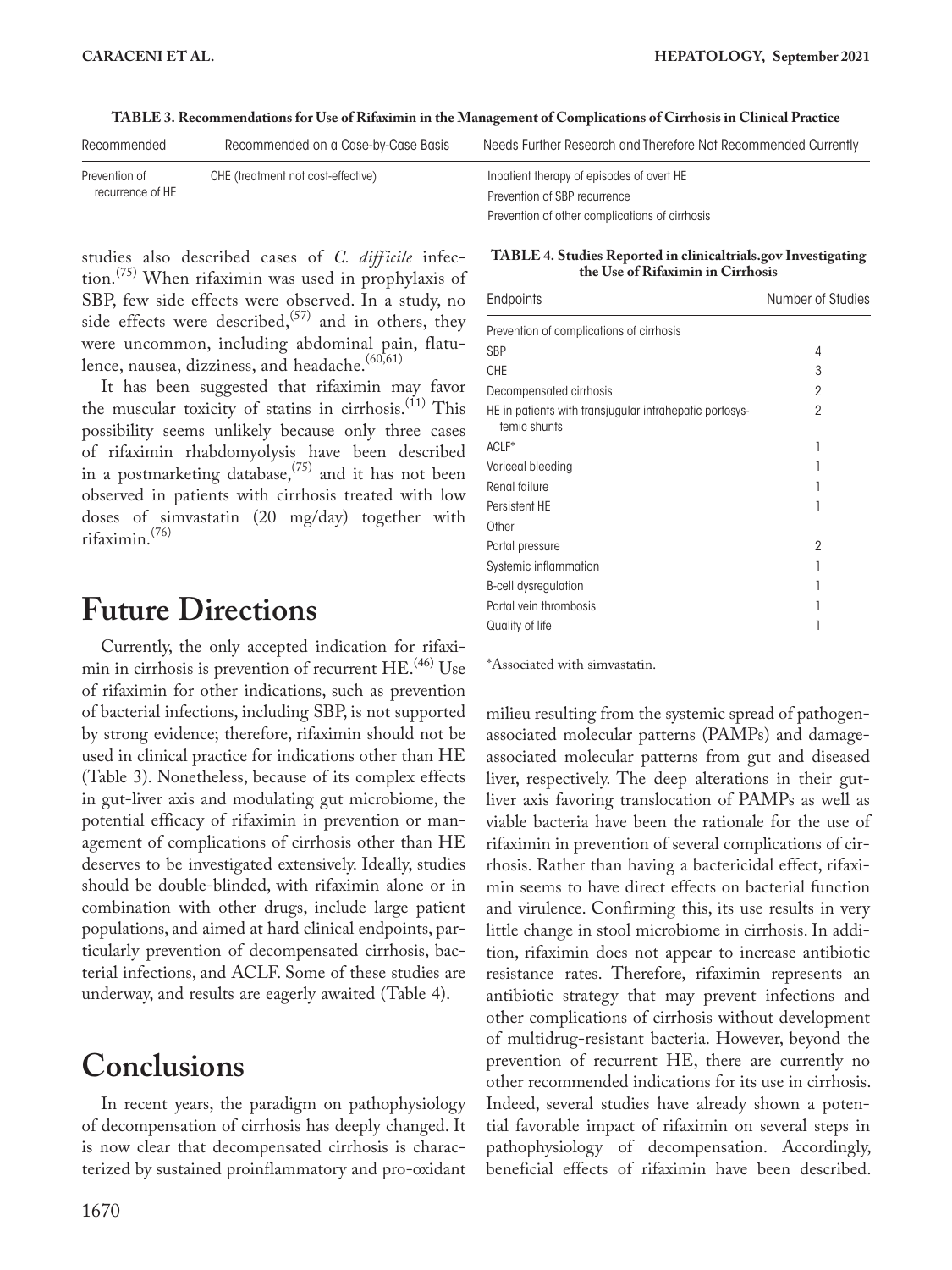Unfortunately, most of these data are not the result of high-quality RCTs but rather of not-controlled "realworld" studies, meta-analysis, or systematic reviews. This can explain why, up to now, the results are not so univocal and consistent as to be translated into recommendations.

*Acknowledgment:* The Liverhope Consortium investigators: Hospital Clinic de Barcelona and IDIBAPS: Adrià Juanola, Laura Napoleone, Marta Carol, Emma Avitabile, Ann Ma Thu, Marta Cervera, Martina Pérez, Ana Belén Rubio-Garcia, Alicia Ardiaca, Adriana Vives, Judit Pich University of Barcelona, School of Medicine and Health Sciences: Núria Fabrellas University of Bologna: Giacomo Zaccherini; Maria Teresa Chiappa Hospital Vall d'Hebron: César Jiménez, Ester Palacio University of Torino: Daniela Campion, Tommaso Lanzillotti University of Padova: Salvatore Piano, Gea Nicolao Goethe-University Frankfurt: Frank Uschner, Sabine Graf\_Dirmeier Hospital Beaujon: Claire Francoz, Olivier Roux, Vanessa Esnault Amsterdam University Medical Centers, location AMC : Jeltje Helder Royal Free Hospital: Marites Aban, Konstantin Kazankov ELPA: Marko Korenjak Mayo Clinic Rochester: Patrick Kamath University Hospital of Alberta: Juan G. Abraldes Evotec: Hugh Watson. We thank Roser Poblet and Nicki van Berckel for their work in the preparation of the manuscript.

*Author Contributions:* P.G., P.C., E.P., and E.S. all participated to the conception, design and coordination of the review. All the authors contributed to drafting the article and revising it critically for important intellectual content and gave the final approval of the version to be published.

#### **REFERENCES**

- 1) Macbeth WA, Kass EH, McDermott WV Jr. Treatment of hepatic encephalopathy by alteration of intestinal flora with lactobacillus acidophilus. Lancet 1965;1:399-403.
- 2) Riordan SM, Williams R. Treatment of hepatic encephalopathy. N Engl J Med 1997;337:473-479.
- 3) Conn HO, Leevy CM, Vlahcevic ZR, Rodgers JB, Maddrey WC, Seeff L, et al. Comparison of lactulose and neomycin in the treatment of chronic portal-systemic encephalopathy. A double-blind controlled trial. Gastroenterology 1977;72:573-583.
- 4) Bass NM, Mullen KD, Sanyal A, Poordad F, Neff G, Leevy CB, et al. Rifaximin treatment in hepatic encephalopathy. N Engl J Med 2010;362:1071-1081.
- 5) Bajaj JS, Khoruts A. Microbiota changes and intestinal microbiota transplantation in liver diseases and cirrhosis. J Hepatol 2020;72:1003-1027.
- 6) Goel A, Rahim U, Nguyen LH, Stave C, Nguyen MH. Systematic review with meta-analysis: rifaximin for the prophylaxis of spontaneous bacterial peritonitis. Aliment Pharmacol Ther 2017;46:1029-1036.
- 7) Bajaj JS. Review article: Potential mechanisms of action of rifaximin in the management of hepatic encephalopathy and other complications of cirrhosis. Aliment Pharmacol Ther 2016;43(Suppl 1):11-26.
- 8) Scarpignato C, Pelosini I. Rifaximin, a poorly absorbed antibiotic: Pharmacology and clinical potential. Chemotherapy 2005;51(Suppl 1):36-66.
- 9) Huang DB, DuPont HL. Rifaximin A novel antimicrobial for enteric infections. J Infect 2005;50:97-106.
- 10) Xifaxan (rifaximin) tablets, for oral use [package insert]. Bridgewater, NJ: Salix Pharmaceuticals; 2017. [https://www.acces](https://www.accessdata.fda.gov/drugsatfda_docs/label/2017/021361s023lbl.pdf) [sdata.fda.gov/drugsatfda\\_docs/label/2017/021361s023lbl.pdf](https://www.accessdata.fda.gov/drugsatfda_docs/label/2017/021361s023lbl.pdf).
- 11) Cacciottolo TM, Kingdon A, Alexander GJ. Rifaximin is largely safe and well tolerated but caution is necessary when taken with statins. Clin Gastroenterol Hepatol 2014;12:1765.
- 12) Ojetti V, Lauritano EC, Barbaro F, Migneco A, Ainora ME, Fontana L, et al. Rifaximin pharmacology and clinical implications. Expert Opin Drug Metab Toxicol 2009;5:675-682.
- 13) DuPont HL. Review article: The antimicrobial effects of rifaximin on the gut microbiota. Aliment Pharmacol Ther 2016;43(Suppl  $1):3-10.$
- 14) Kakiyama G, Pandak WM, Gillevet PM, Hylemon PB, Heuman DM, Daita K, et al. Modulation of the fecal bile acid profile by gut microbiota in cirrhosis. J Hepatol 2013;58:949-955.
- 15) Kimer N, Pedersen JS, Tavenier J, Christensen JE, Busk TM, Hobolth L, et al. Rifaximin has minor effects on bacterial composition, inflammation, and bacterial translocation in cirrhosis: a randomized trial. J Gastroenterol Hepatol 2018;33:307-314.
- 16) Adachi Y, Moore LE, Bradford BU, Gao W, Thurman RG. Antibiotics prevent liver injury in rats following long-term exposure to ethanol. Gastroenterology 1995;108:218-224.
- 17) Plummer JL, Ossowicz CJ, Whibley C, Ilsley AH, Hall PD. Influence of intestinal flora on the development of fibrosis and cirrhosis in a rat model. J Gastroenterol Hepatol 2000;15:1307-1311.
- 18) Zhu Q, Zou L, Jagavelu K, Simonetto DA, Huebert RC, Jiang ZD, et al. Intestinal decontamination inhibits TLR4 dependent fibronectin-mediated cross-talk between stellate cells and endothelial cells in liver fibrosis in mice. J Hepatol 2012;56:893-899.
- 19) Kitagawa R, Kon K, Uchiyama A, Arai K, Yamashina S, Kuwahara-Arai K, et al. Rifaximin prevents ethanol-induced liver injury in obese KK-A(y) mice through modulation of small intestinal microbiota signature. Am J Physiol Gastrointest Liver Physiol 2019;317:G707-G715.
- 20) Descombe JJ, Dubourg D, Picard M, Palazzini E. Pharmacokinetic study of rifaximin after oral administration in healthy volunteers. Int J Clin Pharmacol Res 1994;14:51-56.
- 21) Madsen BS, Trebicka J, Thiele M, Israelsen M, Arumugan M, Havelund T, et al. Antifibrotic and molecular aspects of rifaximin in alcoholic liver disease: Study protocol for a randomized controlled trial. Trials 2018;19:143.
- 22) Mookerjee RP. Acute-on-chronic liver failure: The liver and portal haemodynamics. Curr Opin Crit Care 2011;17:170-176.
- 23) Vlachogiannakos J, Saveriadis AS, Viazis N, Theodoropoulos I, Foudoulis K, Manolakopoulos S, et al. Intestinal decontamination improves liver haemodynamics in patients with alcoholrelated decompensated cirrhosis. Aliment Pharmacol Ther 2009;29:992-999.
- 24) Kimer N, Pedersen JS, Busk TM, Gluud LL, Hobolth L, Krag A, et al. Rifaximin has no effect on hemodynamics in decompensated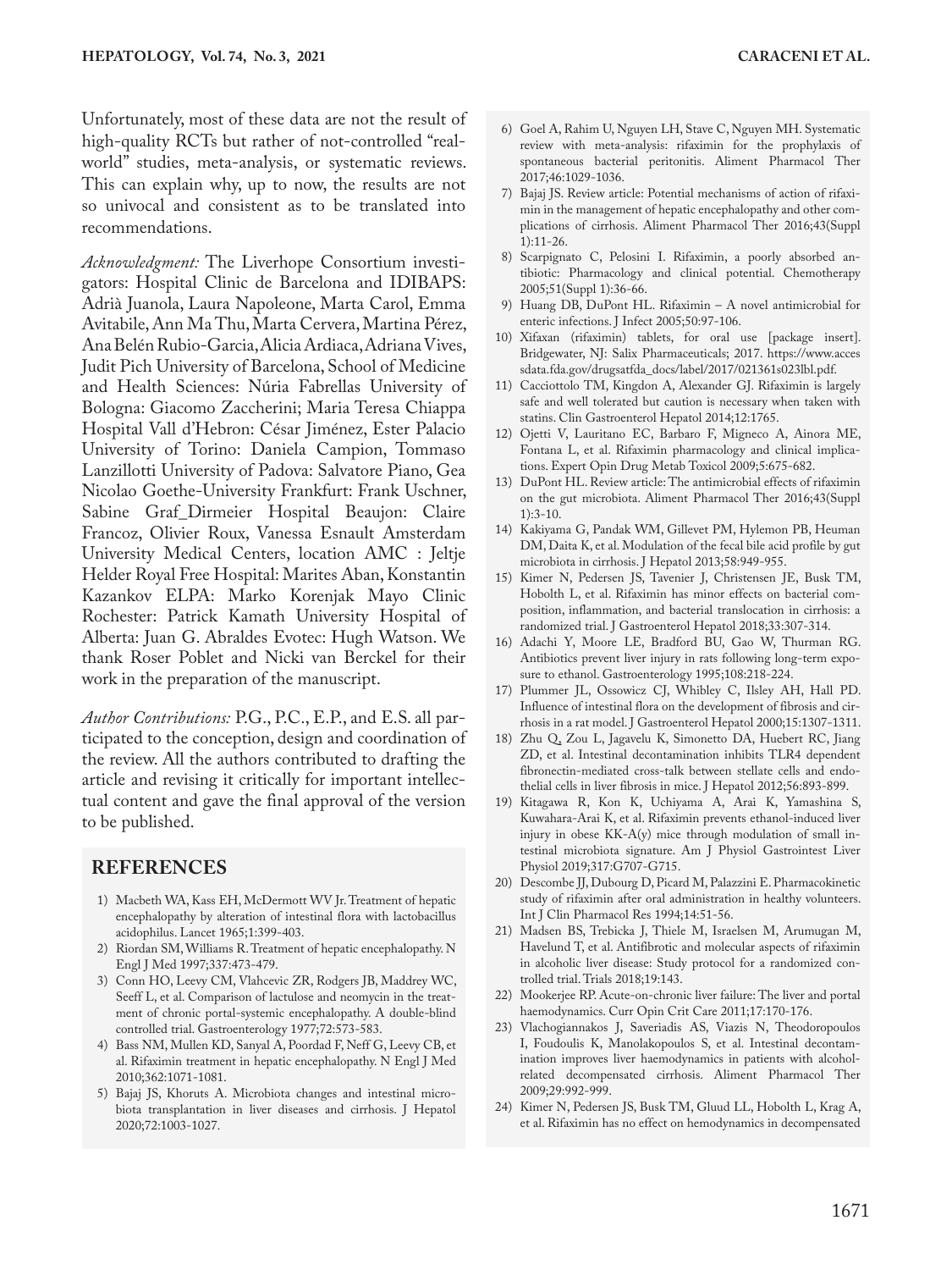cirrhosis: A randomized, double-blind, placebo-controlled trial. Hepatology 2017;65:592-603.

- 25) Lim YL, Kim MY, Jang YO, Baik SK, Kwon SO. Rifaximin and propranolol combination therapy is more effective than propranolol monotherapy for the reduction of portal pressure: An open randomized controlled pilot study. Gut Liv 2017;11:702-710.
- 26) Albillos A, de Gottardi A, Rescigno M. The gut-liver axis in liver disease: Pathophysiological basis for therapy. J Hepatol 2020;72:558-577.
- 27) Mencarelli A. Inhibition of NF-κβ by a PXR-dependent pathway mediates counter-regulatory activities of rifaximin on innate immunity in intestinal epithelial cells. Eur J Pharmacol 2011;668:317-324.
- 28) Ma X, Shah YM, Guo GL, Wang T, Krausz KW, Idle JR, et al. Rifaximin is a gut-specific human pregnane X receptor activator. J Pharmacol Exp Ther 2007;322:391-398.
- 29) Cheng J, Shah YM, Ma X, Pang X, Tanaka T, Kodama T, et al. Therapeutic role of rifaximin in inflammatory bowel disease: Clinical implication of human pregnane X receptor activation. J Pharmacol Exp Ther 2010;335:32-41.
- 30) Esposito G, Nobile N, Gigli S, Seguella L, Pesce M, d'Alessandro A, et al. Rifaximin improves Clostridium difficile toxin A-induced toxicity in Caco-2 cells by the PXR-dependent TLR4/MyD88/ NF-κB pathway. Front Pharmacol 2016;7:1-8.
- 31) Patel VC, Shawcross DL, McPhail MJL. Scientific report: A placebo controlled single centre double blind randomised trial to investigate the efficacy of RIFaximin versus placebo in improving SYStemic inflammation and neutrophil malfunction in patients with cirrhosis and chronic hepatic encephalopathy. [https://www.](https://www.clinicaltrialsregister.eu/ctr-search/trial/2013-004708-20/results) [clinicaltrialsregister.eu/ctr-search/trial/2013-004708-20/results](https://www.clinicaltrialsregister.eu/ctr-search/trial/2013-004708-20/results). Published December 5, 2018.
- 32) Abdel-Razik A, Mousa N, Shabana W, Refaey M, Elzehery R, Elhelaly R, et al. Rifaximin in nonalcoholic fatty liver disease: Hit multiple targets with a single shot. Eur J Gastroenterol Hepatol 2018;30:1237-1246.
- 33) Kalambokis GN, Mouzaki A, Rodi M, Tsianos EV. Rifaximin improves thrombocytopenia in patients with alcoholic cirrhosis in association with reduction of endotoxaemia. Liver Int 2012;32:467-475.
- 34) Jørgensen SF, Macpherson ME, Bjørnetrø T, Holm K, Kummen M, Rashidi A, et al. Rifaximin alters gut microbiota profile, but does not affect systemic inflammation - A randomized controlled trial in common variable immunodeficiency. Sci Rep 2019;9:1-10.
- 35) Maier L, Pruteanu M, Kuhn M, Zeller G, Telzerow A, Anderson EE, et al. Extensive impact of non-antibiotic drugs on human gut bacteria. Nature 2018;555:623-628.
- 36) Schmidt TSB, Raes J, Bork P. The human gut microbiome: From association to modulation. Cell 2018;172:1198-1215.
- 37) Trebicka J, Reiberger T, Laleman W. Gut-liver axis links portal hypertension to acute-on-chronic liver failure. Visc Med 2018;34:270-275.
- 38) Moreau R, Jalan R, Gines P, Pavesi M, Angeli P, Cordoba J, et al. Acute-on-chronic liver failure is a distinct syndrome that develops in patients with acute decompensation of cirrhosis. Gastroenterology 2013;144:1426-1437.e9.
- 39) Bajaj JS, Heuman DM, Sanyal AJ, Hylemon PB, Sterling RK, Stravitz RT, et al. Modulation of the metabiome by rifaximin in patients with cirrhosis and minimal hepatic encephalopathy. PLoS One 2013;8:e60042.
- 40) Schulz C, Schutte K, Vilchez-Vargas R, Vasapolli R, Malfertheiner P. Long-term effect of rifaximin with and without lactulose on the active bacterial assemblages in the proximal small bowel and faeces in patients with minimal hepatic encephalopathy. Dig Dis 2019;37:161-169.
- 41) European Association for the Study of the Liver. EASL Clinical Practice Guidelines for the management of patients with decompensated cirrhosis. J Hepatol 2018;69:406-460.
- 42) Gomez-Hurtado I, Gimenez P, Garcia I, Zapater P, Frances R, Gonzalez-Navajas JM, et al. Norfloxacin is more effective than Rifaximin in avoiding bacterial translocation in an animal model of cirrhosis. Liver Int 2018;38:295-302.
- 43) Zeng X, Tang XJ, Sheng X, Ni W, Xin HG, Chen WZ, et al. Does low-dose rifaximin ameliorate endotoxemia in patients with liver cirrhosis: A prospective study. J Dig Dis 2015;16:665-674.
- 44) Kawaguchi T, Suzuki F, Imamura M, Murashima N, Yanase M, Mine T, et al. Rifaximin-altered gut microbiota components associated with liver/neuropsychological functions in patients with hepatic encephalopathy: An exploratory data analysis of phase II/ III clinical trials. Hepatol Res 2019;49:404-418.
- 45) Kang DJ, Kakiyama G, Betrapally NS, Herzog J, Nittono H, Hylemon PB, et al. Rifaximin exerts beneficial effects independent of its ability to alter microbiota composition. Clin Transl Gastroenterol 2016;7:e187.
- 46) Bajaj JS, Sikaroodi M, Shamsaddini A, Henseler Z, Santiago Rodríguez T, Acharya C, et al. Interaction of bacterial metagenome and virome in patients with cirrhosis and hepatic encephalopathy. Gut 2020 Sept 30. [https://doi.org/10.1136/gutjn](https://doi.org/10.1136/gutjnl-2020-322470) [l-2020-322470](https://doi.org/10.1136/gutjnl-2020-322470). [Epub ahead of print]
- 47) Vilstrup H, Amodio P, Bajaj J, Cordoba J, Ferenci P, Mullen KD, et al. Hepatic encephalopathy in chronic liver disease: 2014 Practice Guideline by the American Association for the Study of Liver Diseases and the European Association for the Study of the Liver. HEPATOLOGY 2014;60:715-735.
- 48) Sidhu SS, Goyal O, Mishra BP, Sood A, Chhina RS, Soni RK. Rifaximin improves psychometric performance and health-related quality of life in patients with minimal hepatic encephalopathy (the RIME Trial). Am J Gastroenterol 2011;106:307-316.
- 49) Bajaj JS, Heuman DM, Wade JB, Gibson DP, Saeian K, Wegelin JA, et al. Rifaximin improves driving simulator performance in a randomized trial of patients with minimal hepatic encephalopathy. Gastroenterology 2011;140:478-487.e471.
- 50) Bajaj JS, Pinkerton SD, Sanyal AJ, Heuman DM. Diagnosis and treatment of minimal hepatic encephalopathy to prevent motor vehicle accidents: A cost-effectiveness analysis. HEPATOLOGY 2012;55:1164-1171.
- 51) Sharma BC, Sharma P, Lunia MK, Srivastava S, Goyal R, Sarin SK. A randomized, double-blind, controlled trial comparing rifaximin plus lactulose with lactulose alone in treatment of overt hepatic encephalopathy. Am J Gastroenterol 2013;108:1458-1463.
- 52) Butterworth RF, Kircheis G, Hilger N, McPhail MJW. Efficacy of l-Ornithine l-Aspartate for the treatment of hepatic encephalopathy and hyperammonemia in cirrhosis: Systematic review and meta-analysis of randomized controlled trials. J Clin Exp Hepatol 2018;8:301-313.
- 53) Bajaj JS, Riggio O. Drug therapy: Rifaximin. HEPATOLOGY 2010;52:1484-1488.
- 54) Hudson M, Schuchmann M. Long-term management of hepatic encephalopathy with lactulose and/or rifaximin: a review of the evidence. Eur J Gastroenterol Hepatol 2019;31:434-450.
- 55) Bajaj JS, O'Leary JG, Tandon P, Wong F, Kamath PS, Biggins SW, et al. Targets to improve quality of care for patients with hepatic encephalopathy: Data from a multi-centre cohort. Aliment Pharmacol Ther 2019;49:1518-1527.
- 56) Jesudian AB, Ahmad M, Bozkaya D, Migliaccio-Walle K. Costeffectiveness of rifaximin treatment in patients with hepatic encephalopathy. J Manag Care Spec Pharm 2020;26:750-757.
- 57) Hanouneh MA, Hanouneh IA, Hashash JG, Law R, Esfeh JM, Lopez R, et al. The role of rifaximin in the primary prophylaxis of spontaneous bacterial peritonitis in patients with liver cirrhosis. J Clin Gastroenterol 2012;46:709-715.